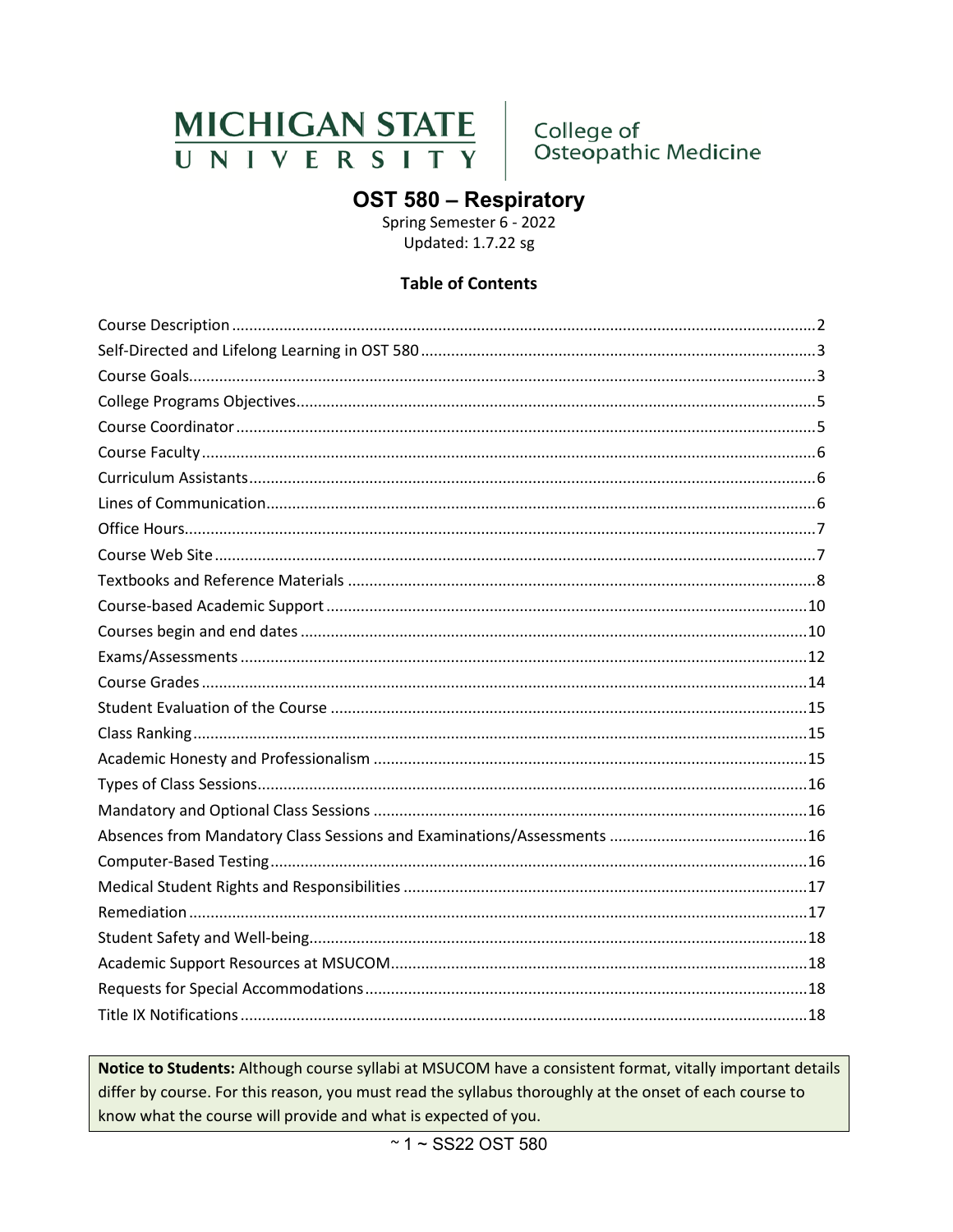## **Section 1 – Course Information**

## <span id="page-1-0"></span>**Course Description**

OST 580 – The Respiratory System is a 7 credit hour course.

Much thought and effort went into sequencing the actual lecture hours for the OST 580 Respiratory system – 6 credit course, so there would be a logical flow of material. Integration with the Pediatric content has also been made. The recommendations for successful performance in this course include mastery of all lectures before the session in which they will be covered, and additional reading from standard texts to supplement items that are still confusing and interaction with the faculty.

It is felt that if the student keeps up with material on a daily basis they will have no trouble passing the course with much higher than a 73% level.

Materials learned in preceding courses will be utilized to build upon. Examples include: chest radiography from OST 579, physiology, immunology, pharmacology, microbiology and anatomy from year one, and diseases that may present with chest pain, alteration in respiratory drive, or shortness of breath from any system.

The emphasis in this course is not only learning about respiratory tract diseases, but also to help the student put information learned across the curriculum together into a cohesive thought process.

Philosophy of Instruction: In this course, the successful achievement of learning objectives will require knowledge and skills acquired in other portions of the overall MSUCOM educational program. Students will be expected to apply concepts and vocabulary learned in other courses to problem-solve for exams and assessments in this course.

**Google images** are a good source of multiple examples of a given disease. You should consult outside examples of each disease presented, where appropriate especially as it relates to images.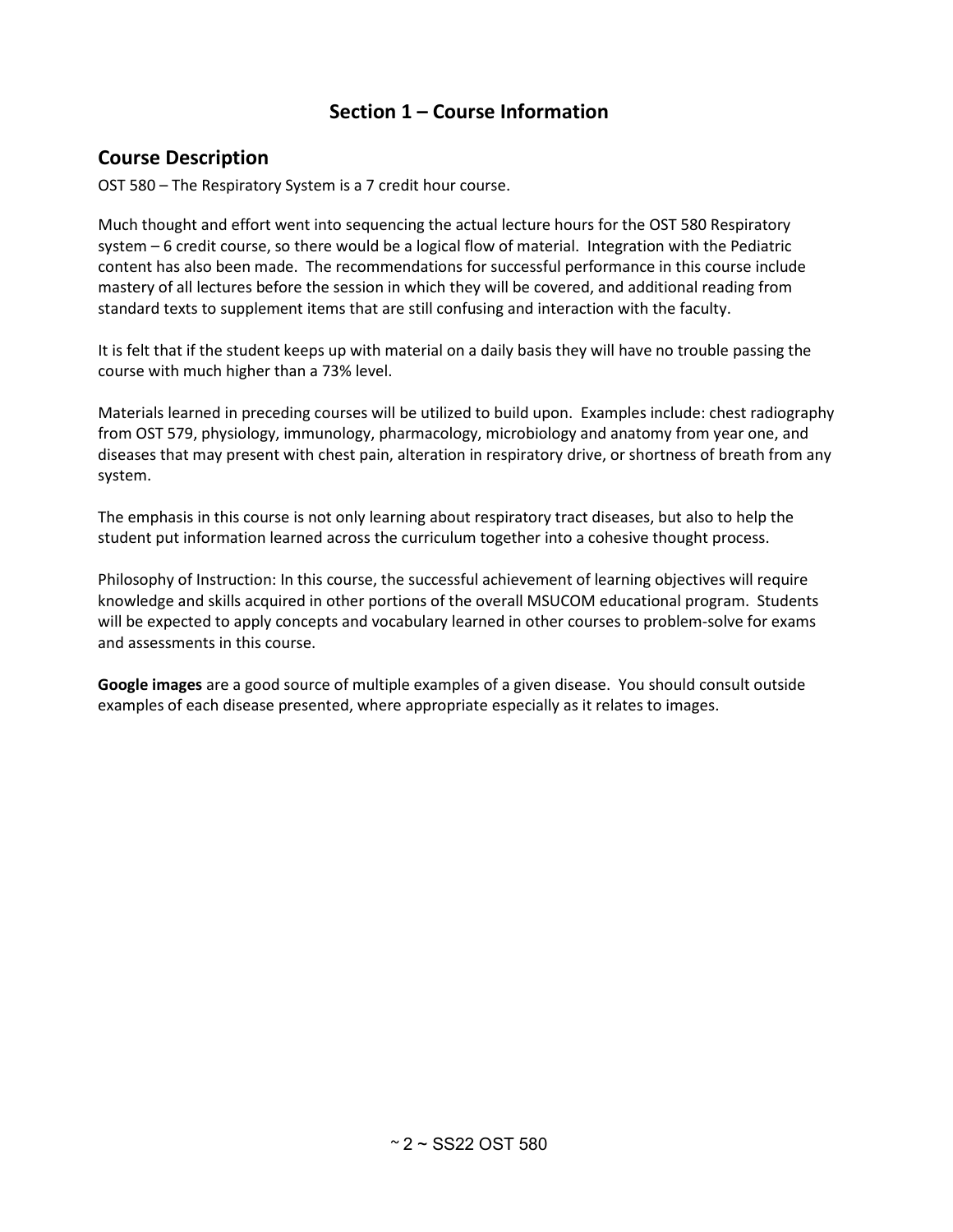# <span id="page-2-0"></span>**Self-Directed and Lifelong Learning in OST 580**

It is a goal at MSUCOM to promote self-directed learning to help our students grow into strong, selfdirected future clinicians. Self-directed learning is also required by medical school accreditation standards. It is a 4-step process that occurs within an encapsulated timeframe. OST 580 is organized into 4 sessions or units, which begin with presentation of flipped video content and end with a clinical integration session. Ultrasounds skills and lifesaving airway techniques are a focus of sessions to assure that learners are prepared to treat their first patient who says, "I can't breathe." Across these sessions, you will see the 4 steps of self-directed learning take shape as follows:

- 1. **Self-Assessment of Learning Needs** Sessions begin with the presentation of flipped video content for guided self-study in preparation for a clinical integration session at the end of the session. In addition to the content, these videos contain learning objectives and often selfassessment questions and/or resources to guide further learning.
- 2. **Identification, Analysis, & Synthesis of Information** By completing self-assessment activities and considering knowledge in relation to learning objectives, students gain a sense of their learning needs. They are encouraged to seek out clarifying information with the provided resources, through independent research, or through dialogue with faculty and peers during scheduled events or other communications.
- 3. **Appraisal of Information Credibility**  To formally synthesize and appraise their knowledge, students participate in a faculty-facilitated clinical integration session at the end of each of the four sessions or units. These often include multifaceted activities spanning such areas as practice with diagnostic and clinical skills, discussion of related cases or scenarios, and team- or problembased activities.
- 4. **Feedback on Information-Seeking Skills** Students receive formative feedback throughout the session through completion of self-assessment activities and while they participate in clinical integration sessions. Additionally, students receive summative feedback through the completion of internally developed unit exams.

## <span id="page-2-1"></span>**Course Goals**

Upon completion of OST 580, Respiratory System, the student must:

- 1. be able to identify/recognize:
	- a. Normal Adult CXR
		- b. Normal Pediatric CXR
		- c. Normal Sinuses- CT and plain films
		- d. Abnormal Sinuses CT and plain films
		- e. Normal Mastoids
		- f. Abnormal Mastoids
		- g. Periorbital vs. Orbital cellulitis
		- h. Pneumonia in any location
		- i. Pleural Fluid
		- j. Mass in any location
		- k. Abscess in any location
		- l. Simple pneumothorax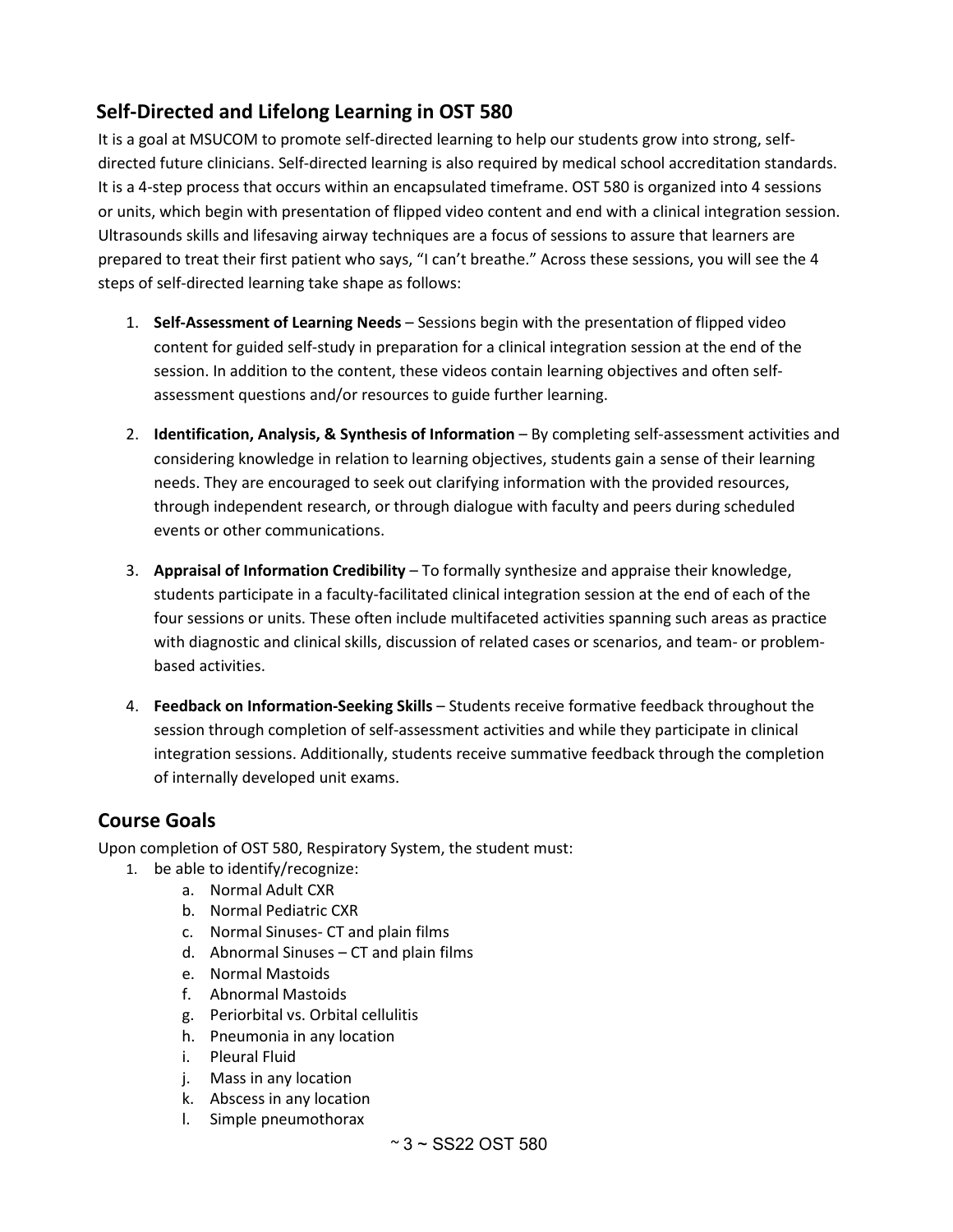- m. Tension pneumothorax
- n. Flail Chest
- o. Rib Fracture
- p. Sternal Fracture
- q. Foreign bodies in nose, mouth, pharynx, esophagus, airway, GI tract
- r. Recognize a wide mediastinum in an adult patient
- s. Hilar adenopathy
- t. Radiograph suspicious for reactivation TB
- u. Apical Mass pancoast tumor or other apical disorder
- v. Silhouette sign and what anatomic structure that pathology is located in
- w. Normal and abnormal epiglottis
- x. Normal and abnormal tracheal shadow
- y. Normal and abnormal retropharyngeal space
- 2. be able to identify the anatomic structures of the respiratory system, state their physiological and be able to describe the interactions of these organs with other body systems
- 3. be able to identify the anatomic structures of the ears, nose, oropharynx, salivary glands and neck, state their physiological and pathological..... and be able to describe the interactions of these organs with other body systems.
- 4. know and be able to use correctly the vocabulary and abbreviations used to describe the structure and function of the respiratory system as well as disorders of the system
- 5. know and be able to use correctly the vocabulary and abbreviations used to describe the structure and function of the ears, nose, salivary glands, and oropharynx as well as disorders of these systems
- 6. be able to discuss pertinent history and physical findings in a patient with a respiratory complaint
- 7. be able to describe pertinent history and physical findings in a patient with an ear, nose or oropharynx and neck complaint.
- 8. be able to differentiate normal from abnormal findings in a patient with a respiratory complaint
- 9. be able to differentiate normal from abnormal findings in a patient with an ear, nose, salivary gland, oropharynx or neck complaint
- 10. be able to assess abnormal findings based on history, physical, laboratory and x-ray studies
- 11. be able to develop a plan for diagnosis and management of a patient with a respiratory complaint noting that the primary problem may not be in the respiratory system, but rather only manifesting in the respiratory system
- 12. be able to develop a plan for diagnosis and management for a patient with an ear, nose, salivary gland, oropharynx or neck complaint
- 13. be able to describe the outcome of appropriate and inappropriate interventions in the management of respiratory diseases
- 14. be able to integrate history, physical, lab, ekg and x-ray findings accurately to arrive at a logical differential diagnosis
- 15. be able to draw upon materials learned in other courses and apply them to patient scenarios, which will include being able to accurately interpret a 12 lead ekg, cardiac rhythm strip, a complete blood count, basic and comprehensive metabolic panels, coagulation studies and arterial blood gasses to name a few
- 16. understand the intersystem presentations of disease with primary respiratory manifestations, with the ability to develop a multisystem differential diagnosis
- 17. know referred pain patterns for HEENT and thoracic cavity organs
- 18. be able to identify appropriate HEENT and thoracic/pulmonary OMT techniques to restore homeostasis
- 19. be able to intubate a pediatric and adult mannequin with proper technique
- 20. be able to manage an airway using basic techniques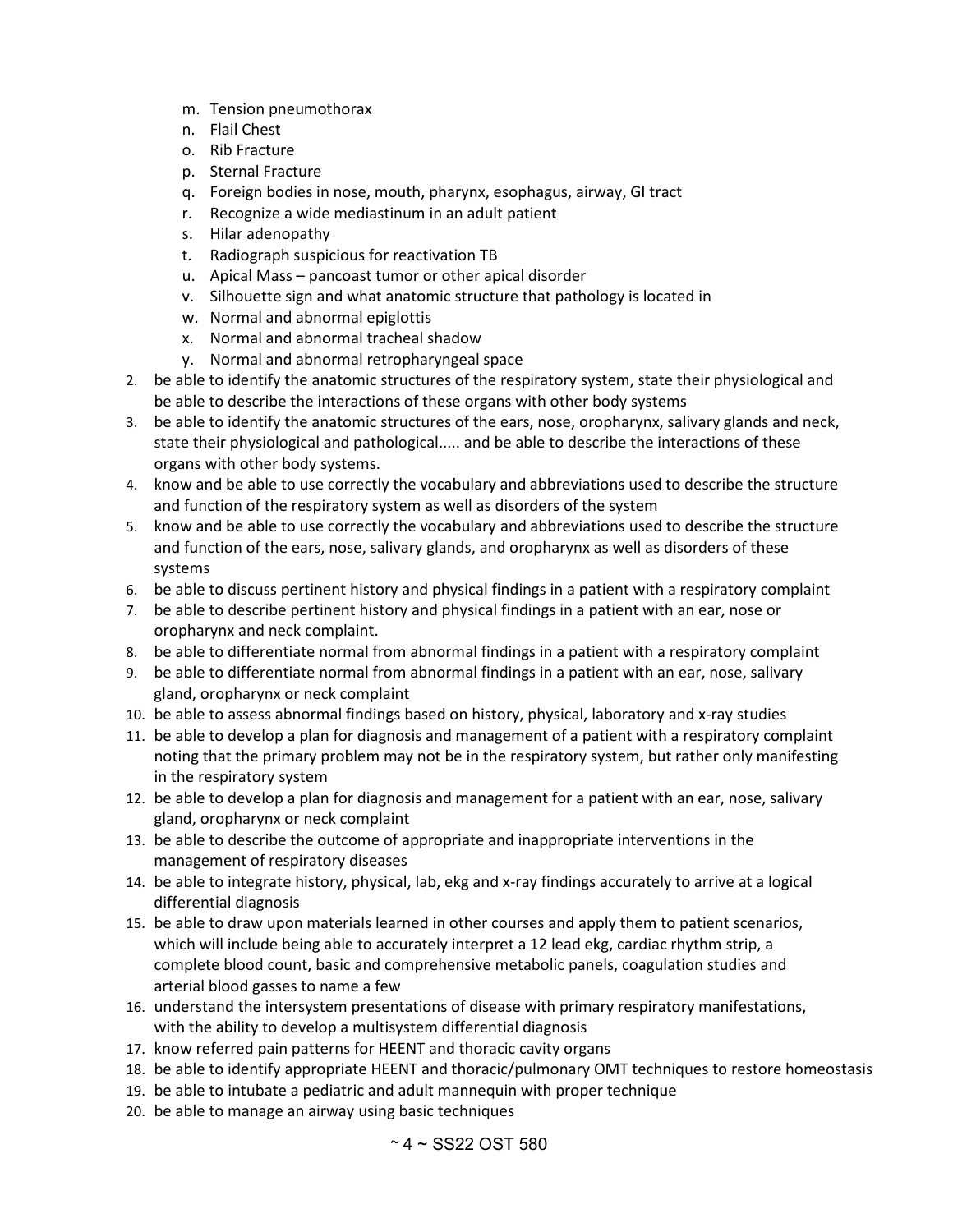- 21. be able to perform a needle decompression to treat a tension pneumothorax in the appropriate patient scenario
- 22. be able to identify microbiologic specimens that cause disease in the respiratory, dermatologic or genitourinary systems.
- 23. be able to obtain M Mode imaging of lung sliding with ultrasound
- 24. be able to recognize abnormal lung findings on ultrasound given an appropriate image.

### **Miscellaneous objectives and points of understanding needed:**

- Pulmonary edema in interstitium, pneumonia in parenchyma both can give crackles, rales, rhonchi. Pleural effusion is in pleural space – therefore if significant should not see diaphragm on either AP or lateral and does not follow lobar distribution and does not create any airway sounds as it is not in the airway. Will have decreased breath sounds as fluid acts as a buffer. Must be able to differentiate on x-ray and physical examination between pleural effusion, pneumonia, atelectasis and pulmonary edema.
- Must have a detailed understanding of the oxyhemoglobin dissociation curve and the factors that affect it, such as changes in vitals, pH, and know that the 90/60 rule is only good under normal physiologic conditions, at sea level.
- Must be able to match physical exam to CXR and HEENT imaging findings and vice versa– ie if it says decreased breath sounds think buffer – air or water – ie pneumothorax or pleural effusion. If it says crackles think fluid – if diffuse think diffuse diseases, like pulmonary edema. If focal and crackles, rhonchi, rales think focal disease like pneumonia. If wheezing think airway narrowing – asthma, COPD, foreign body (especially if focal), reactive airways to infection, etc.
- Must know the different types of breath sounds, where found and characteristics of each by description.
- Must know cell types for pathologic diseases
- Must be able to define FiO2 and know that it is always 1 when initiating a ventilator. Means 100% oxygen
- Be able to state the mechanism that causes digital clubbing.
- Pay attention to left and rights, be specific about disruptions ie ipsilateral diaphragm, not just diaphragm

# <span id="page-4-0"></span>**College Programs Objectives**

In addition to the course-specific goals and learning objectives, this preclerkship course also facilitates student progress in attaining the College Program Level Educational Objectives, which are published in the MSUCOM Student Handbook.

# <span id="page-4-1"></span>**Course Coordinator**

*(Note - Preferred method of contact is shown in italics)*

Name: Mary Hughes, D.O.

Phone: 517-353-3211

*Email: [hughesm@msu.edu](mailto:hughesm@msu.edu)* (preferred method)

Address: 909 Wilson Road, B311E West Fee Hall, East Lansing, MI 48824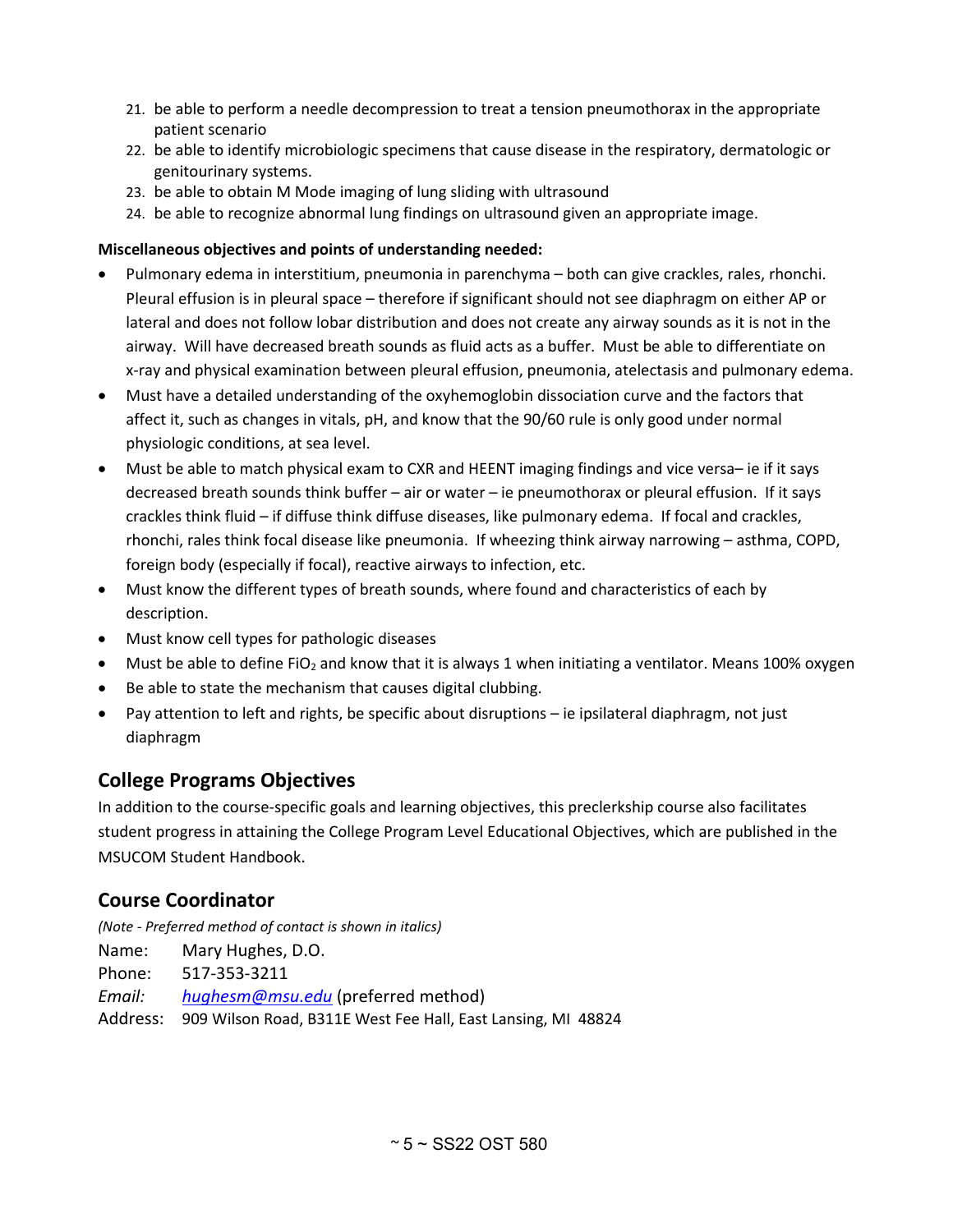## <span id="page-5-0"></span>**Course Faculty**

| Name                          | Email                             | Phone        | Site       |
|-------------------------------|-----------------------------------|--------------|------------|
| Graham Atkin, Ph.D.           | atking@msu.edu                    | 517-353-6380 | EL.        |
| Nik Butki, D.O.               | butkinik@msu.edu                  | 517-884-9629 | DMC Lead   |
| Stephen DiCarlo, Ph.D.        | dicarlos@msu.edu                  | 517-884-5051 | EL.        |
| Brett Etchebarne, MD, Ph.D.   | madcow@msu.edu                    | 517-353-3211 | <b>EL</b>  |
| Martha Faner, PhD             | fanermar@msu.edu                  | 313-578-9669 | <b>DMC</b> |
| John Fitzsimmons, M.D.        | fitzsi10@msu.edu                  | 517-353-4547 | EL.        |
| Pat Flaherty, D.O.            | flaher13@msu.edu                  | 586-263-6174 | <b>MUC</b> |
| Brett Gerstner, D.O.          | gerstne8@msu.edu                  |              |            |
| Nicole Geske, Ph.D.           | geskenic@msu.edu                  |              | <b>EL</b>  |
| Helen Grim, MS RRT            | grimhelen@gmail.com               | N/A          | <b>EL</b>  |
| Peter Gulick, D.O.            | gulick@msu.edu                    | 517-353-3211 | <b>EL</b>  |
| Diana Hristova, M.D.          | hristov3@msu.edu                  |              | <b>DMC</b> |
| Laryssa Kaufman, M.D.         | Ikaufman@msu.edu                  | 517-353-3211 | EL.        |
| Bryan Kelly, DO               | Kellyb13@msu.edu                  |              | <b>EL</b>  |
| Frances Kennedy, DVM, MS      | kennedyf@msu.edu                  | 517-432-0467 | <b>EL</b>  |
| Paul Kowalski, M.D.           | pauljk@msu.edu                    | 517-353-3453 | <b>EL</b>  |
| Loro Kujjo, D.V.M., Ph.D.     | kujjo@msu.edu                     | 517-353-6380 | <b>EL</b>  |
| Lippert, J'Aimee, DO          | boseljai@msu.edu                  |              |            |
| David Minter, D.O.            | minterda@msu.edu                  | N/A          | <b>DMC</b> |
| Devin Mistry, D.O.            | mistryde@msu.edu                  |              | EL         |
| Carrie Nazaroff, Ph.D.        | tatarcar@msu.edu                  | 586-263-6743 | <b>MUC</b> |
| Reza Nassiri, D.Sc.           | nassiri@msu.edu                   |              | <b>EL</b>  |
| Joseph Pernicone, D.O., Ph.D. | pernicon@msu.edu                  | 517-355-0120 | <b>EL</b>  |
| Robert Prodinger, D.O.        | proding1@msu.edu                  | 517-353-3211 | EL.        |
| Raquel Ritchie, Ph.D.         | rritchie@msu.edu                  | 586-263-6296 | <b>MUC</b> |
| Melissa Rosenberg, M.D.       | rosen119@msu.edu                  | 517-353-3100 | <b>EL</b>  |
| Maureen Schaefer, Ph.D.       | schae156@msu.edu                  | 517-353-6380 | EL         |
| Janice Schwartz, PhD          | schwa317@msu.edu                  | 517-884-9671 | <b>DMC</b> |
| Richard Strabbing, D.O.       | rstrabbing@michiganentallergy.com | 616-786-4008 | EL.        |
| John Taylor, Ph.D.            | tayl3736@msu.edu                  |              |            |
| Carol Wilkins, Ph.D.          | mindockc@msu.edu                  | 517-353-4927 | EL.        |

# <span id="page-5-1"></span>**Curriculum Assistants**

| Site         | <b>Name</b>        | Email            | Phone        |
|--------------|--------------------|------------------|--------------|
| East Lansing | Stephanie Goodrich | goodrics@msu.edu | 517-432-5637 |
| MUC          | Rose Shubeck       | shubeckr@msu.edu | 586-226-4788 |
| <b>DMC</b>   | Deb Smita          | debsmita@msu.edu | 517-884-9628 |

# <span id="page-5-2"></span>**Lines of Communication**

**Content questions:** The preferred way, at least in the beginning to obtain answers to questions is to email any question to the course director at [hughesm@msu.edu.](mailto:hughesm@msu.edu)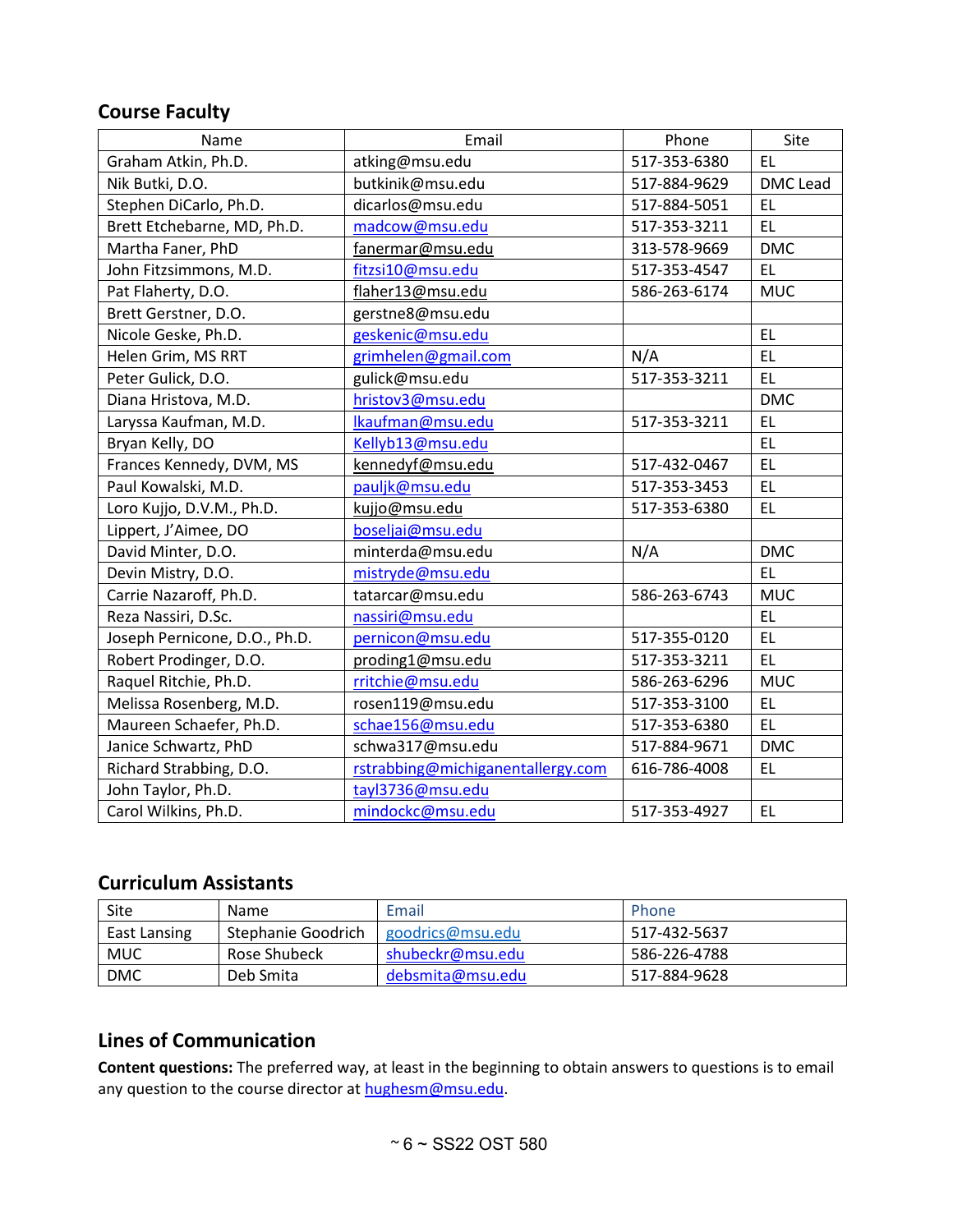If it is something that Dr. Hughes is comfortable answering she will reply, and copy the reply to the whole class, with the question (minus the name of the one submitting the question) through the course communication tool. If it is something that needs further discussion from the faculty that taught that particular topic, then it will be forwarded on for faculty review, and the student that sent the question will be notified that such has happened. Either Dr. Hughes or the faculty answering will reply to the email, and again send the answer on course communication tool as well.

Questions received before 9am will be answered by 5pm daily to the best of our abilities. **No content questions will be answered after 5pm on the evening before an exam as there will not be time to get a reply to the whole class.** 

### **Administrative/mechanical course questions:**

Email Dr. Hughes directly with issues that are of an individual nature, and not content related. Dr. Hughes will be checking email intermittently throughout the day and will answer as they come in  $$ doubtful that questions that come in after 10pm will be answered before the next am however.

Dr. Hughes will be working clinically during the course as well, and does not have email access when working as the patients require her undivided attention.

In addition, if there is some valid reason that you will be missing a clinical integration session and/or exam you must contact Dr. Hughes directly. You have been given her office phone number, and also have her email address. This does not relieve you of the responsibility to complete a college excused absence form.

Email can be used for all times except 5pm the evening before exam through 0600am day of exam. After 0600am Dr. Hughes will be at MSU setting up for the day's experiences. Between 0600am and the end of the day she will be unavailable to receive phone calls, but any messages left during this time will be reviewed at the end of the day. It is also helpful for you to leave a phone # if it is something that we need to discuss verbally.

# <span id="page-6-0"></span>**Office Hours**

Questions concerning OST580 may be discussed individually by making an appointment with the Course Coordinator, Dr. Mary Hughes, by phone at 517 353-3211 or via e-mail: hughesm@msu.edu. The course coordinator is available by appointment.

# <span id="page-6-1"></span>**Course Web Site**

The URL for the Course website is: [https://d2l.msu.edu](https://d2l.msu.edu/)

The course D2L site has these main sections:

- **News -** Course-related communication to the class will be made here. You should check for announcements on a daily basis. **It is the student's responsibility to assure that their mailbox at MSU is not full, and therefore not able to receive messages.** This will not constitute a valid reason to have missed a message. D2L notifies the sender (it might not always be Dr. Hughes, and I don't get notified if someone else sends the message) of reasons email was not received including mailbox full.
- **Content Tab -** Lecture recordings, tutorials (TT), self-study modules (SSM), and all other scientific material will be deposited here. There will be additional materials available for students (ie. Articles)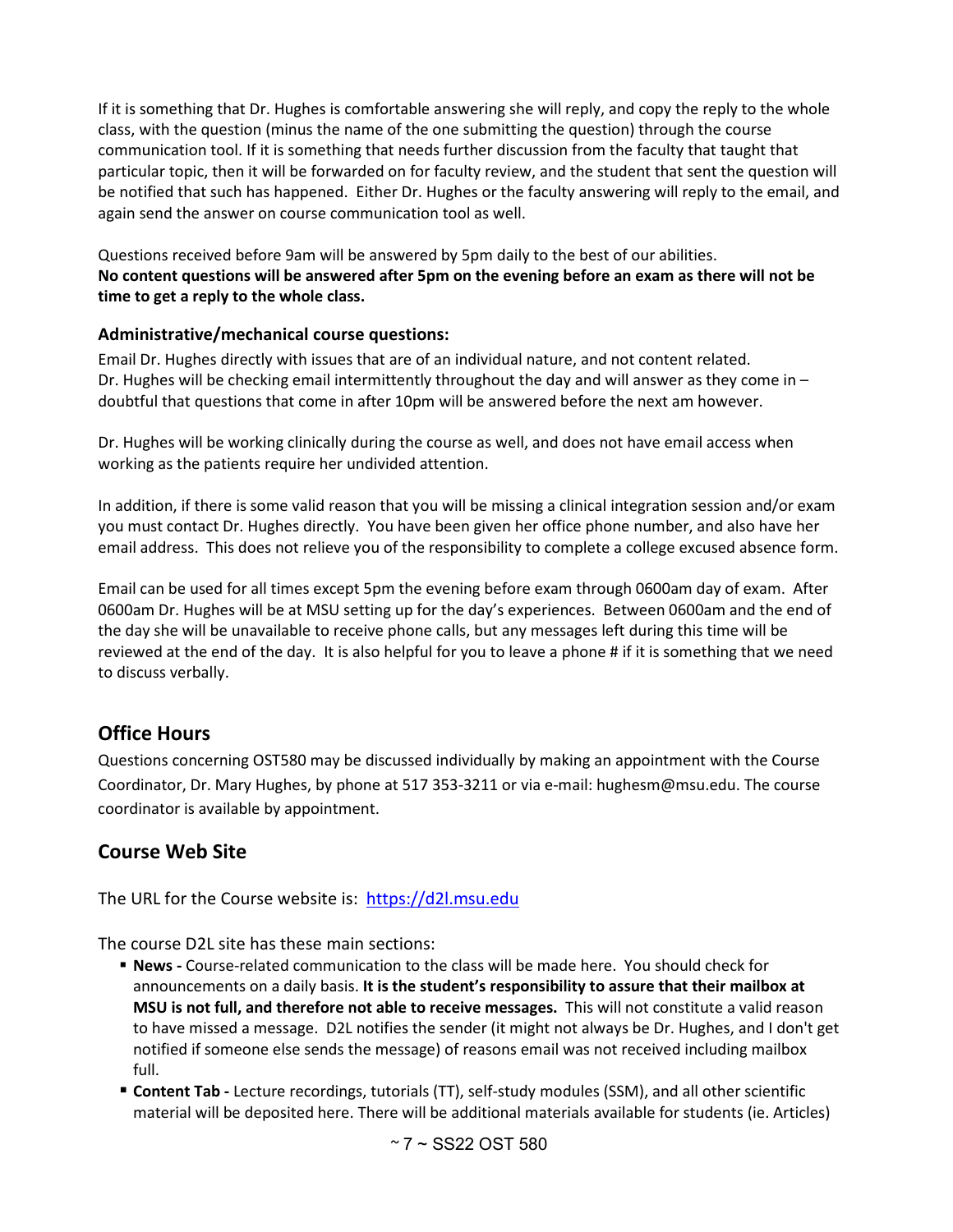but the test will be based on the lecture materials with the exception of the head and neck lymphatic drainage article, which will be tested directly.

# <span id="page-7-0"></span>**Textbooks and Reference Materials**

## **Required**

- iClicker Cloud subscription (aka REEF).  **iphone users** - <https://apps.apple.com/us/app/reef-polling-by-i-clicker/id899690067>  **Android users –** go to the Google playstore to download the iclicker Reef app. \*Free to all MSU students when the student indicates their institution is MSU the subscription cost is waived.
- Mary Hughes, DO, OST580 Course Pack SS22
- Moore KL/Dalley AF/Agur AMR[, Clinically Oriented Anatomy,](http://ezproxy.msu.edu/login?url=http://meded.lwwhealthlibrary.com/book.aspx?bookid=739) 8<sup>th</sup> ed., 2019, Lippincott Williams & Wilkins, ISBN: 9781496347213
- Gilroy, et al, [Thieme Atlas of Anatomy,](http://ezproxy.msu.edu/login?url=http://ezproxy.msu.edu/login?url=https://ebooks.thieme.com/pdfreader/atlas-anatomy75973) 3<sup>nd</sup> ed., 2016, Thieme Medical Publisher, ISBN: 9781626232525
- Ross MH, Pawlina W, [Histology: A Text and Atlas,](http://ezproxy.msu.edu/login?url=http://meded.lwwhealthlibrary.com/book.aspx?bookid=1316) 8<sup>th</sup> ed., 2020, Lippincott Williams & Wilkins, ISBN: 9781496383426
- Kumar, Abbas, and Astera, [Robins & Cotran Pathologic Basis of Disease,](http://ezproxy.msu.edu/login?url=https://www.clinicalkey.com/dura/browse/bookChapter/3-s2.0-C20110055734) 10<sup>th</sup> ed., 2020, Elsevier Science/WB Saunders Co., ISBN: 9780323531139
- Sadler, [Langman's medical Embryology,](http://ezproxy.msu.edu/login?url=http://meded.lwwhealthlibrary.com/book.aspx?bookid=1362) 13<sup>th</sup> ed., 2015, Lippincott Williams & Wilkins, ISBN: 9781451191646
- Marcdante, K., Kliegman, R.M, Nelson Essentials of Pediatrics, 8<sup>th</sup> Edition, 2019, Elsevier/Saunders, ISBN: 9780323511452
- Levitzky, [Pulmonary Physiology,](http://ezproxy.msu.edu/login?url=https://accessmedicine.mhmedical.com/book.aspx?bookid=2288) 9<sup>th</sup> ed., 2018, McGraw-Hill Medical, ISBN: 9781260019339

**Required Article Readings for S6UE3-** links available on the D2L site and MSU library website.

- [Pre-oxygenation and Prevention of Desaturation During Emergency Airway Management,](http://ezproxy.msu.edu/login?url=https://www.sciencedirect.com/science/article/pii/S0196064411016672) Scott D. Weingart, Richard M. Levitan, Vol 59 (3); March 2012, Annals of Emergency Medicine, p. 165 (Reading is **REQUIRED if bonus quiz is to be taken**) Keep this article for years 3 and 4.
- [Head & Neck Lymphatic Article,](http://www.aafp.org/afp/2002/0901/p831.html) Eric Schwetschenau, Daniel J. Kelley, Temple University School of Medicine, Philadelphia, Pennsylvania. *Am Fam Physician.* 2002 Sep 1;66(5):831-839. (Reading is **REQUIRED and tested**)
- [An Emerging Crisis: Vaping-Associated Pulmonary Injury](http://msulibraries.summon.serialssolutions.com/2.0.0/link/0/eLvHCXMwtV3ra9swEBdrBqMUxl7t0sfIYN-GqCU_VULBhJgOki0wZ4x9cWVJph2tO9b6_9-dZdlLx6D7MAImOiuKuZ9899PjToS8Ax_LQ61CqkWZ0CCSFS21iamnGfCBKFKiTZL0LeXrLFh9jrMu6RHGwgzC_wo1yABsDJ39B7j7RkEA3wF0uALscH0Q8Gn9Hmea2sOHZvAKX7ab3r5IDIyiDg2gmavmCp4JN819qL83m5HRQ1rlSztjeLW5CN9NE3CvnSawrsw40ybAnNjDfnvbF_M_QLaWLIx_84k2u_p9axv77fmQSyYoF14yeBS3iv7xU5GtF4sin3_Nt8hjngDZA5OTr856Z-nDiM_mBMbWjl1bmyzhL9S_pQD5M_K04-6T1Or8OXlk6hfkybJTzEtyPr04TeuJ0_70-OJ0AiILApZOsGiRwCLF-j0grnqPixNYeLD0iqyzeT47o90JFlS16lZMKhFIGPbp0LBImaiSJQzRNODAtaqEZFJHvAqACGsWGp8xxSKPV9qDNxxM_y4Z1Te1eU0mTJQq0SaCjwxCKUqmY7_yA18xpYVmY_LWaaz4YROVFDDAQ60WoNUCtTomh06VRddjbwvuAyNOGFSEJvrbYGRw5UjW5qbBOphZUgC1H5M9C0H_Jz7D8OWE7z_g1wdke-ibh2R097MxR2Tn-nbYCfim7R-_ANDMUNg) by Randol W. Hooper II, MBBBS, MS and Jamie L. Garfield, M.D. in Annals of Internal Medicine Vol 172(1):57-59. January 2020 (Reading is **REQUIRED and tested**)

## **Optional Readings**

- Goodman, L. R., [Felson's Principles of Chest Roentgenology A Programmed Text,](http://ezproxy.msu.edu/login?url=https://www.clinicalkey.com/dura/browse/bookChapter/3-s2.0-C2012002652X) 4<sup>th</sup> ed., 2015, Elsevier Saunders, ISBN: 978-1-4557-7483-8
- Behrman, [Nelson Textbook of Pediatrics,](http://ezproxy.msu.edu/login?url=https://www.clinicalkey.com/dura/browse/bookChapter/3-s2.0-C20120035867) 21<sup>st</sup> ed., 2020, Elsevier Health Sciences, ISBN: 9780323529501
- West[, Pulmonary Pathophysiology,](http://ezproxy.msu.edu/login?url=http://meded.lwwhealthlibrary.com/book.aspx?bookid=2083) 9<sup>th</sup> ed., 2017, Lippincott Williams & Wilkins, ISBN: 9781496339447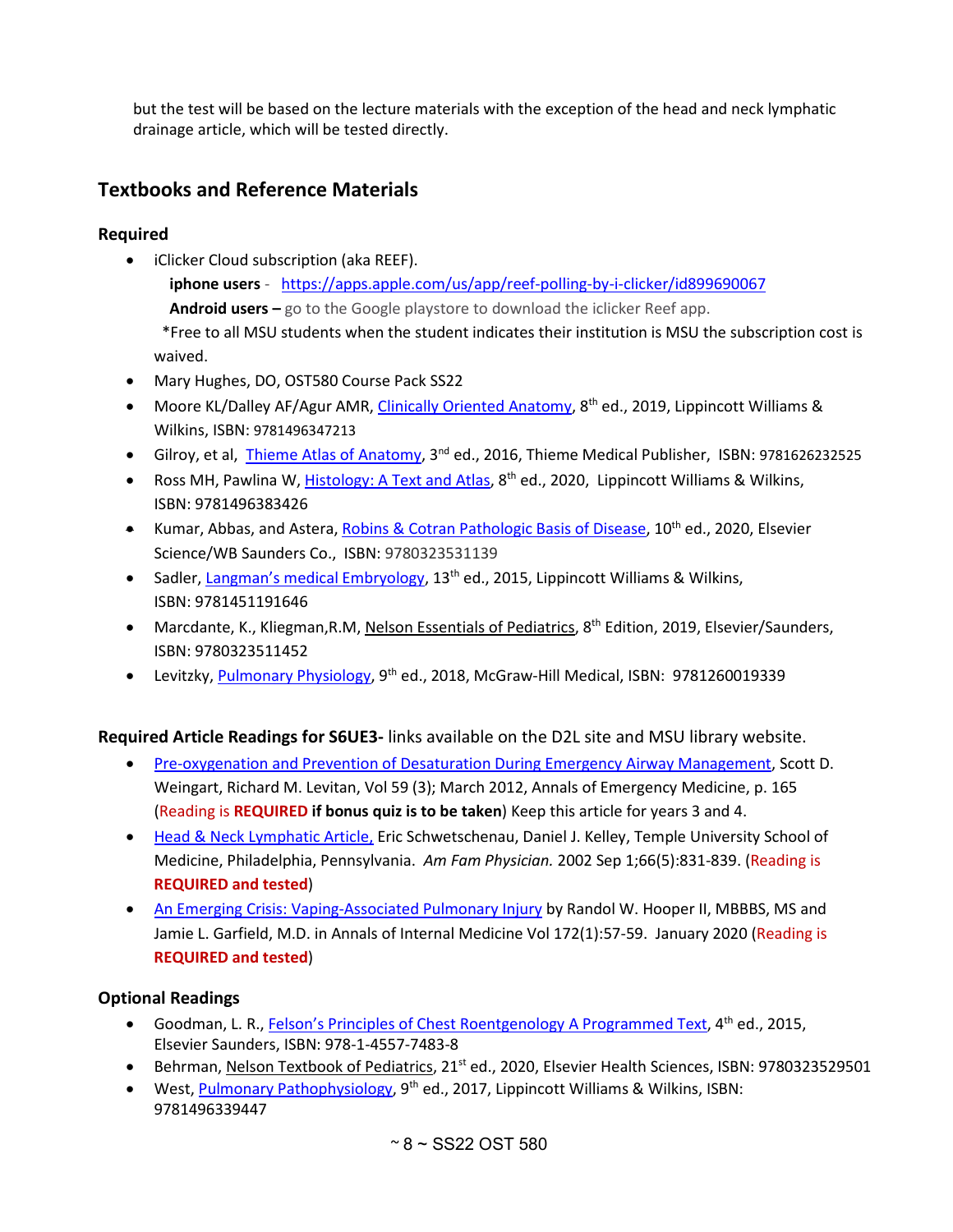- Bordow, Ries & Morris, [Manual of Clinical Problems in Pulmonary Medicine,](http://ezproxy.msu.edu/login?url=http://search.ebscohost.com/login.aspx?direct=true&scope=site&db=e000xna&AN=1473124) 7th edition, 2014, Lippincott Williams & Wilkins, ISBN: 9781451116588
- Longo, Fanci, Kasper[, Harrison's Principles of Internal Medicine,](http://ezproxy.msu.edu/login?url=https://accessmedicine.mhmedical.com/book.aspx?bookid=2129) 20<sup>th</sup> ed., 2018, McGraw-Hill Book Company, ISBN: 9781259644030
- Katzung, B.G, [Basic and Clinical Pharmacology,](http://ezproxy.msu.edu/login?url=https://accessmedicine.mhmedical.com/book.aspx?bookid=2249) 14<sup>th</sup> ed., 2017, McGraw Hill Book Company, ISBN: 9781259641152
- Brunton, L.L., [The Pharmacological Basis of Therapeutics,](http://ezproxy.msu.edu/login?url=https://accessmedicine.mhmedical.com/book.aspx?bookid=2189) 13th ed., 2018, McGraw Hill Book Company, ISBN: 9781259584732
- Albert, RK, Spiro, SG, Jett, JR[, Clinical Respiratory Medicine,](http://ezproxy.msu.edu/login?url=https://www.clinicalkey.com/dura/browse/bookChapter/3-s2.0-C2010066874X) 4th ed., 2012, Mosby, ISBN: 9781455707928
- Rhodes & Bell, [Medical Physiology: Principles for Clinical Medicine,](http://ezproxy.msu.edu/login?url=http://meded.lwwhealthlibrary.com/book.aspx?bookid=2188) 5<sup>th</sup> ed., 2017, Lippincott Williams & Wilkins, ISBN: 9781496310460
- Broaddus, V. Courtney, MD; Mason, Robert J. et al., *[Murray and Nadel's Textbook of Respiratory](http://ezproxy.msu.edu/login?url=https://www.clinicalkey.com/dura/browse/bookChapter/3-s2.0-C20111081237) [Medicine](http://ezproxy.msu.edu/login?url=https://www.clinicalkey.com/dura/browse/bookChapter/3-s2.0-C20111081237)* 7th ed, 2021, Saunders, ISBN: 9780323655873
- M. Cloutier, *[Respiratory Physiology](http://ezproxy.msu.edu/login?url=https://www.clinicalkey.com/dura/browse/bookChapter/3-s2.0-C20160042882)*, 2<sup>nd</sup> ed., 2019, Elsevier, ISBN: 978-0-323-59578-0 [\(Chapter 8-Oxygen and Carbon Dioxide Transport\)](http://ezproxy.msu.edu/login?url=https://www.clinicalkey.com/#!/content/book/3-s2.0-B9780323595780000087) and (Last chapter - Self study [and examination](http://ezproxy.msu.edu/login?url=https://www.clinicalkey.com/#!/content/book/3-s2.0-B9780323595780150018)  [questions\)](http://ezproxy.msu.edu/login?url=https://www.clinicalkey.com/#!/content/book/3-s2.0-B9780323595780150018) - (Reading is strongly recommended)
- Hyatt, Robert E., *[Interpretation of Pulmonary Function Test: a practical guide](http://ezproxy.msu.edu/login?url=https://ebookcentral.proquest.com/lib/michstate-ebooks/detail.action?docID=2031624)*, 4th ed., 2014, Wolters Kluwer Health, ISBN: 978-1-4511-4380-5
- Peter Gulick, DO, Nahid P, Mase SR, Migliori GB, et al; American Thoracic Society, U.S. Centers for Disease Control and Prevention, European Respiratory Society, and Infectious Diseases Society of America[. Treatment of drug-resistant tuberculosis. An official ATS/CDC/ERS/IDSA clinical practice](http://ezproxy.msu.edu/login?url=https://www.atsjournals.org/doi/10.1164/rccm.201909-1874ST)  [guideline.](http://ezproxy.msu.edu/login?url=https://www.atsjournals.org/doi/10.1164/rccm.201909-1874ST) *Am J Respir Crit Care Med*. 2019;200(10):e93-e142. [\(https://doi.org/10.1164/rccm.201909-1874ST\)](https://doi.org/10.1164/rccm.201909-1874ST)

\*Article that will be of interest if you are traveling to areas where Multi-drug resistant TB is prevalent. Will not be tested on this article in particular.

• Carol Wilkins, Ph.D. - Respiratory/Derm/GU Lab – materials in coursepack

**Radiology teaching resources** for practicing your thought process

Entire teaching series on Chest radiography with great examples and demonstrations. <https://www.med-ed.virginia.edu/courses/rad/cxr/index.html>

[https://radiologyassistant.nl/chest/chest-x-ray/lung-disease](https://urldefense.com/v3/__https:/radiologyassistant.nl/chest/chest-x-ray/lung-disease__;!!HXCxUKc!krYy3GRbdbA2ih2inVpJNZUGKY83s8gyLF0-al71XIoPyesIFjFaz9PxGIYWuKI$)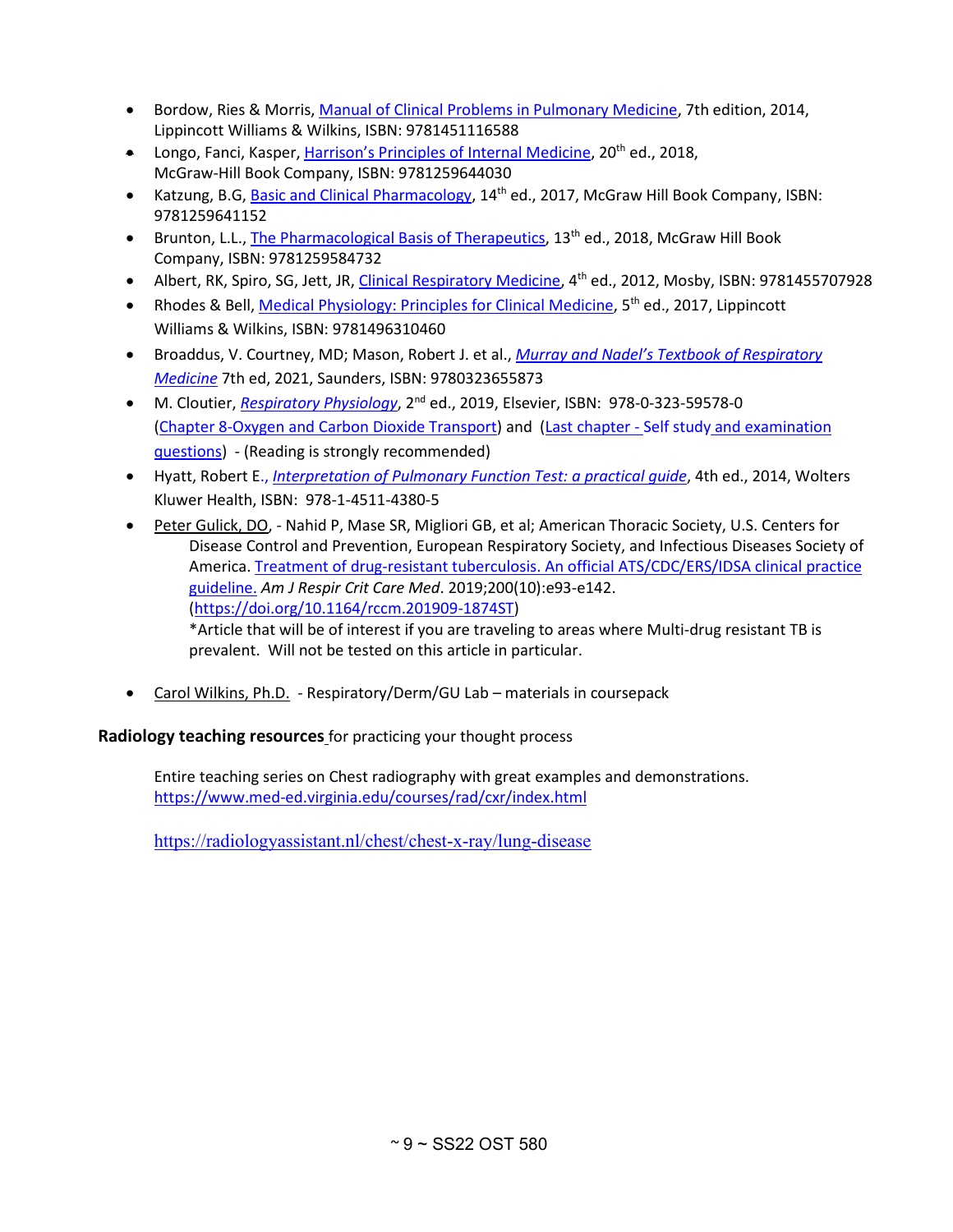#### **Airway supplemental resources**

• Mary Hughes, DO -

[https://youtu.be/IdmMR8JxmFo](https://urldefense.com/v3/__https:/youtu.be/IdmMR8JxmFo__;!!HXCxUKc!jtkSEWYui8JNApHC3EY6Z3lduI9fEjG26FoUBQ2vvluVPfBtXJxI9R5qmibQcVvhloSV$) Chest tube insertion [https://youtu.be/JBg\\_1xT3WVA](https://urldefense.com/v3/__https:/youtu.be/JBg_1xT3WVA__;!!HXCxUKc!jtkSEWYui8JNApHC3EY6Z3lduI9fEjG26FoUBQ2vvluVPfBtXJxI9R5qmibQcTAUS11L$) How to set up a chest drain [https://youtu.be/FDxZyR9abAs](https://urldefense.com/v3/__https:/youtu.be/FDxZyR9abAs__;!!HXCxUKc!jtkSEWYui8JNApHC3EY6Z3lduI9fEjG26FoUBQ2vvluVPfBtXJxI9R5qmibQcaOx4qgK$) Pigtail catheter insertion [https://youtu.be/00-T8PcbStE](https://urldefense.com/v3/__https:/youtu.be/00-T8PcbStE__;!!HXCxUKc!jtkSEWYui8JNApHC3EY6Z3lduI9fEjG26FoUBQ2vvluVPfBtXJxI9R5qmibQcZOd-tJ_$) Transvenous pacer [https://youtu.be/T6Z9DvPPmXg](https://urldefense.com/v3/__https:/youtu.be/T6Z9DvPPmXg__;!!HXCxUKc!jtkSEWYui8JNApHC3EY6Z3lduI9fEjG26FoUBQ2vvluVPfBtXJxI9R5qmibQcd83rqQQ$) Ultrasound guided Pericardiocentesis

**Helpful respiratory web sites may be available on D2L under the "Content" tab – in the links folder.** 

## <span id="page-9-0"></span>**Course-based Academic Support**

The course faculty are here to facilitate your learning. Please feel free to contact the Course Coordinator with any personal issues you may have involving this course. Additional academic support resources can be accessed through MSUCOM Academic and Career Guidance and MSUCOM Personal Counseling.

## <span id="page-9-1"></span>**Courses begin and end dates**

OST580 begins on 1/10/22 and ends on 3/4/22. See addendum for detailed daily course schedule.

## **Specific Procedures for the Histology Laboratory**

The OST580 Histology Lab Session for Spring 2022 will be delivered via webinar. Information regarding access to the Histology Lab Webinar will be provided at the course D2L site. You will need your Histology Lab Manual (contained within the course pack) and your required histology textbook (Pawlina).

#### **Histology Lab Schedule**

Your College will assign you to a specific 1 hour, 50 minute lab section. Your lab section assignment will be posted on the course D2L site. It is essential that you attend only the lab section to which you have been assigned. Please consult the University and College Policies section of this Syllabus for information regarding missing a Lab Session due to illness or emergency. The Histology Lab website is available at any time via your personal computer. The Histology Lab website address is posted on the course D2L site.

#### **Preparation for the Laboratory Session**

To make your time during the Histology Lab Session productive, it is essential that you prepare beforehand. The Lab Manual, found in your coursepack, includes an Introduction to the Lab Session and a specific assignment for you to work through before the Lab Session (See "Preparation" section). You should also skim through the detailed directions for the Lab Session in order to obtain some idea of what will be covered during the Lab Session.

#### **Resources to have available during the Laboratory Session**

Your course pack contains a Histology Lab Manual, which is the essential guide to the structural features you will be looking for during the Lab Session, and to their significance. You may access the Histology Lab

 $~\sim$  10  $\sim$  SS22 OST 580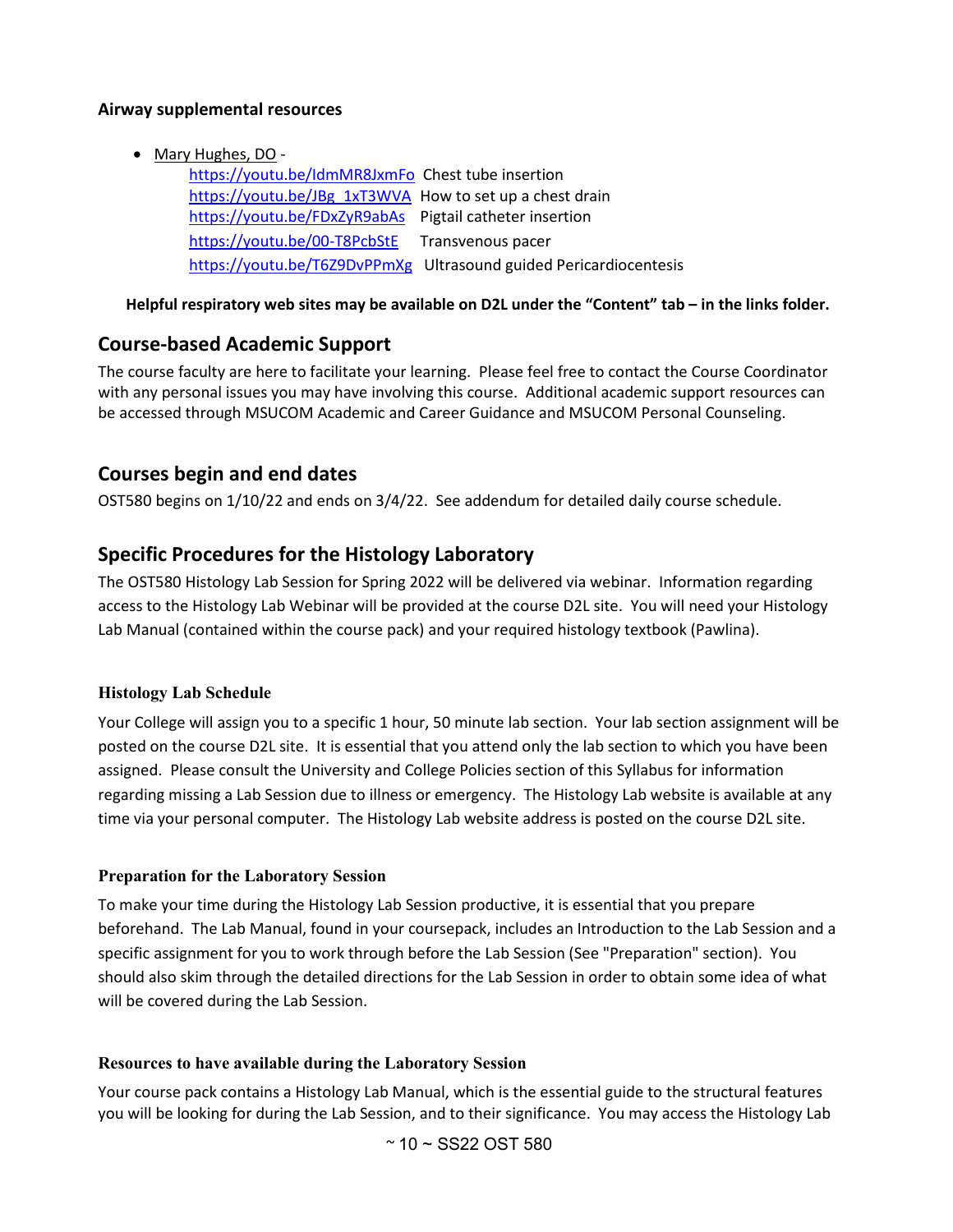website at any time from your personal computer. The address for accessing the Histology Lab is posted on the course D2L site. Both the Lab Manual and the Histology Lab Website will frequently refer to pertinent material in the required histology textbook (Pawlina); so you should have that textbook available during the Lab Session.

## **Missed Mandatory Laboratory Session**

No students will be excused from a mandatory session without permission from the course coordinator **prior** to the administration of the session. Students who miss a mandatory session due to a certifiable health problem or for another reason satisfactory to the course coordinator; (i.e. death in the immediate family) must be able to document the reason for their absence.

There are some Mandatory Session items that are one time experiences and will not be able to be made up. The content but not the hands on may be able to be discussed. However these will require approval by the course director in advance, or on the day of the session. **It will be your responsibility to contact the course director by 7am on the day of the session if you are unable to attend. Contact numbers are provided in the syllabus.**

Makeup for missed mandatory/unexcused sessions will be at the discretion of the course coordinator. Generally they will be on a weekend day in EL in person with Dr. Hughes for as much of the session as can be reasonably done keeping in mind that some of the specialized equipment used for some of these lab experiences will not be available for the weekend makeup. It is possible that two weeks of mandatory sessions will be combined into one weekend makeup day. Attendance will be required to receive a P grade in the OST 580 course. Without an excused absence from the course coordinator, there will be no makeup session available resulting in an N grade. Attendance will be taken by Zoom logs.

#### **Anatomy Lab Experiences**

Along with in house created resources such as lab videos and a virtual lab guide, there will be several resources used to give you as close to a donor experience as is technologically possible.

• **VH Dissector (VHD) Pro 6**: MSUCOM is providing each member of the Class of 2024 with an extended license for the VH Dissector Pro 6.0 program (expiring May 2024). Each student will receive an email from ToLTech [\(support@toltech.net\)](mailto:support@toltech.net) with their product key and download instructions.

Built on real anatomy from the National Library of Medicine's Visible Human Project<sup>®</sup>, the VH Dissector Pro software is a one-of-a-kind product that provides students the ability to interact with correlated 3D and cross-sectional views of over 2,000 anatomical structures. The platform is an excellent resource for learning the complex three-dimensional structure of the human body and is especially useful for learning the cross-sectional anatomy needed to interpret CT, MRI and Ultrasound images.

- **Anatomy & Physiology Revealed (APR) Student User License**: Available at a special discounted price for MSUCOM students. Use this link to purchase APR at the MSU discounted price of \$45. [https://www.mheducation.com/highered/custom/product/1264401906.html.](https://www.mheducation.com/highered/custom/product/1264401906.html) Use this first day of class registration video to log in: [https://video.mhhe.com/watch/4GGsJKnCghbtpXpH5xwzxk.](https://video.mhhe.com/watch/4GGsJKnCghbtpXpH5xwzxk) APR is one of several digital resources that will be used to illustrate real human gross anatomy.
- MSU Online Library Resources: All of these resources can be accessed in the MSU Library Medical Ebooks Collection using the following link: <http://libguides.lib.msu.edu/medicalebooks> .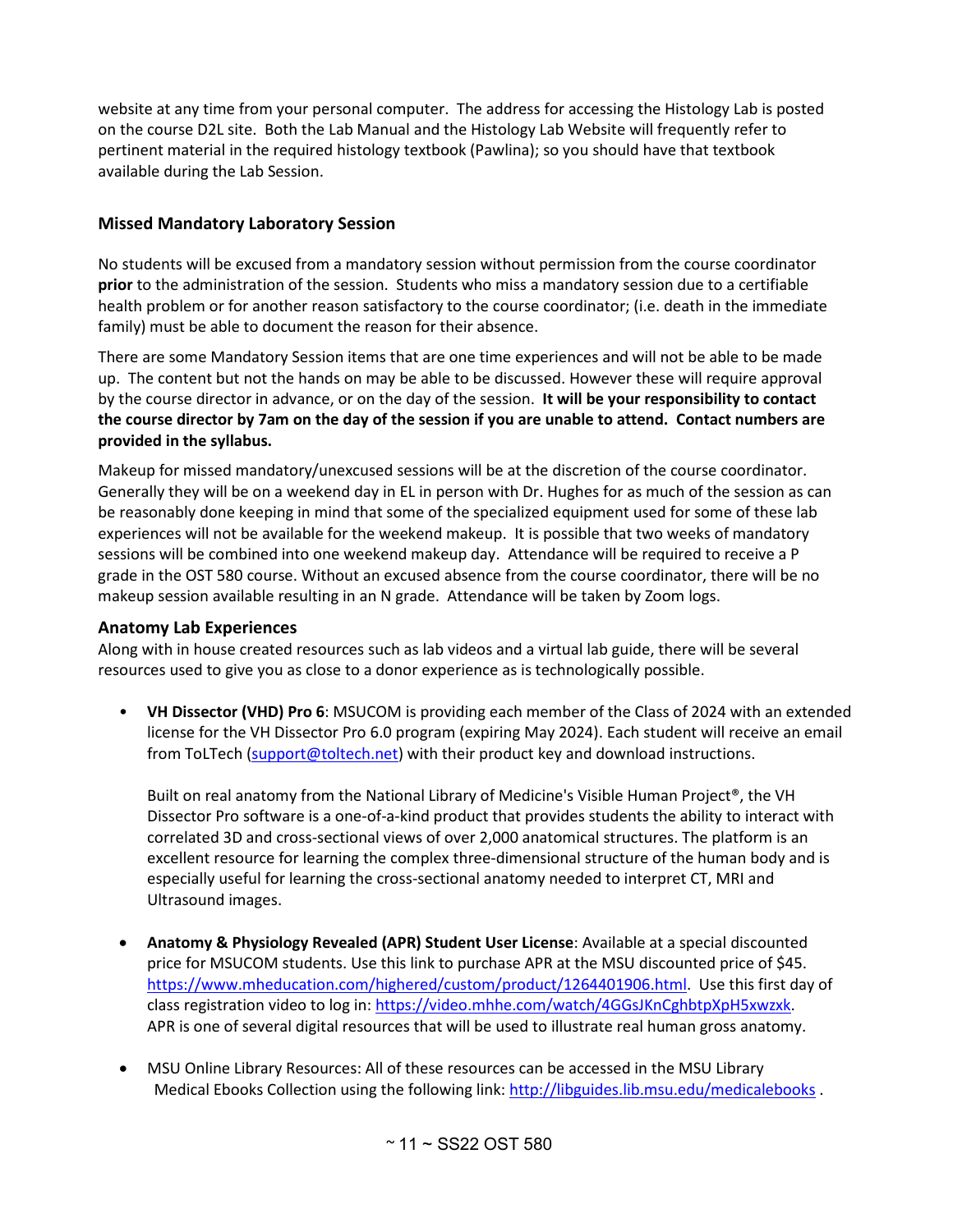- Select pages from the following textbooks are required reading for the course:
	- Clinically Oriented Anatomy, 8th ed., 2019, Moore, Dalley, & Agur, Lippincott, Williams & Wilkins
	- Gray's Anatomy for Students, 4th ed., 2020, Drake, Vogl, Elsevier
- Videos from the following resources are required viewing for the course:
	- Clinically Oriented Anatomy, 8th ed., 2019, Moore, Dalley, & Agur, Lippincott, Williams & Wilkins
	- Acland's Video Atlas of Anatomy, Wolters Kluwer

Recording of any presentations is expressly prohibited. Because we will use cadavers in some presentations, we cannot have any recording being done. Not even for personal use. Any recording of cadaveric content is a violation of the Willed Body Program agreement. There will also be real patient data, even if de-identified, and recording of this content is also prohibited. Any student discovered to have done so will be subject to disciplinary action up to and including dismissal from COM. There will be no testing materials taken from the cases directly, only from the lecture content. The cases are designed to help you work with the material you have just learned to see how you might use it in a real life scenario.

## <span id="page-11-0"></span>**Exams/Assessments**

The successful achievement of learning objectives will require knowledge and skills acquired in other portions of the overall MSUCOM educational program. Students will be expected to apply concepts and vocabulary learned in other courses to problem-solving for exams/assessments in this course.

In order to maintain security of assessments, you may NOT post questions on the discussion board regarding exam questions or quiz questions. Kindly email your questions to the course coordinator.

| <b>Assessments</b>                     | <b>Projected Points</b> | <b>Material to be Covered</b>                       |
|----------------------------------------|-------------------------|-----------------------------------------------------|
| <b>S6UE2 (OST580 &amp; OST559)</b>     | 120-130                 | Lectures for Session 1 and Session 2                |
| Mon., Feb. 7, 2022                     | +20 for OST559          |                                                     |
| <b>S6UE4 (OST580 &amp; OST559)</b>     | 120-130                 | Lectures for Session 3 and Session 4                |
| Mon., Feb. 28, 2022                    | +28 for OST559          |                                                     |
| <b>S6UE5 (OST580)</b>                  | $^{\sim}60 - 65$        | Information from the Anatomy, Ultrasound,           |
| <b>Comprehensive Anatomy Practical</b> |                         | Respiratory/Derm/GU/ and Intubation labs as well    |
| <b>FINAL</b>                           |                         | as lectures from all sessions, but with major       |
|                                        |                         | emphasis on upper airway, trauma, infectious        |
| Thurs., Mar. 3, 2022                   |                         | diseases, radiology, ENT and may be related to      |
|                                        |                         | peds or adult patients in regards to upper airway.  |
| <b>S6UE6 (OST580)</b>                  | $^{\sim}$ 150-160       | All Lecture and Lab Sessions and may include        |
| <b>Comprehensive Written FINAL</b>     |                         | materials covered in other courses that relate to a |
| Fri., Mar. 4, 2022                     |                         | pulmonary disorder presented in this course.        |
| <b>Article Reading-D2L on-line</b>     | <b>BONUS POINTS</b>     | Will only be used if available for calculation of   |
| Pre-Oxy article, Weds., Feb. 23,       | 5                       | grade using the 'all points counted' model. If      |
| 2022                                   |                         | using the 'comprehensive exams' model these         |
| OPEN: 7:00PM-9:00PM                    |                         | points will not be utilized.                        |

## **All Points are approximate**

Content from Anatomy will be tested on written exams during the week of presentation.

If you have concerns about a particular question on either of the final exams it needs to be brought to the attention of the course director within 24 hours; and for all other exams within 24 hours of the exam, or 24 hours of the exam display session.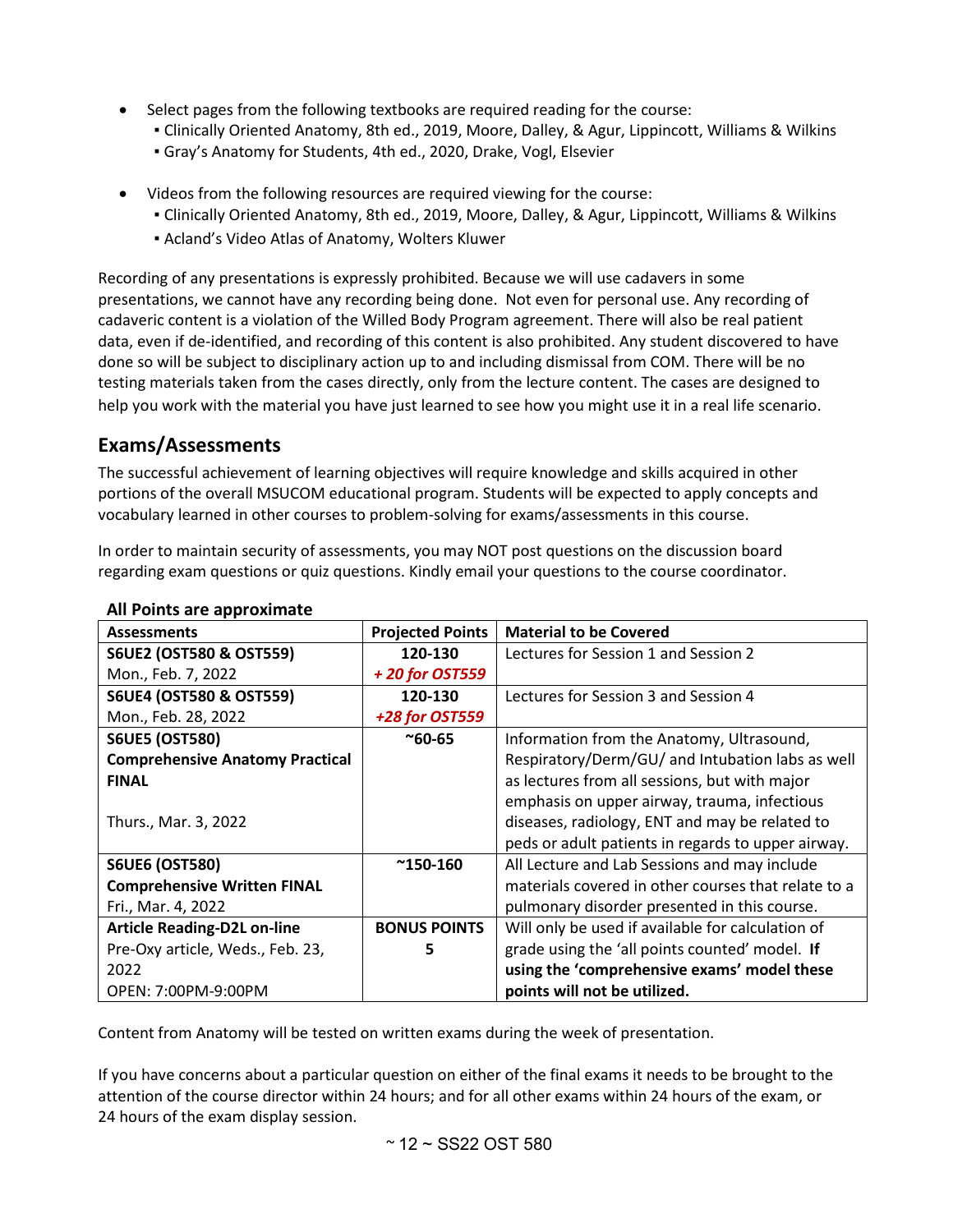Exam material will come from all labs, lectures, handouts, presentations, assigned readings and the selfstudy material presented from Anatomy. There will be slides and/or radiographs similar to those used in lecture on examinations. You are strongly encouraged to review radiology, especially as it pertains to the respiratory system. Approximately 20 films/photos from disorders discussed in class will be tested on the practical exam in Anatomy. **They will not be the exact films or photos used in class, but will be classic examples of the disorders, as no two patients look exactly alike on x-ray or in person. In addition, clinical photographs of certain disorders will be used on the practical exam. Pathology and histology content will have significant numbers of images as well.** This will help prepare you for your boards, both Parts 1 and 2.

#### *The weekly assessments, comprehensive examination and anatomy practical will all be computer based.*

#### **Practice for the Practical Portion of the Final Exam**

Sample practice stimuli will be posted. Of course the same items will not be used on the actual practical portion of the final exam, but it will give you an idea of what to expect. The actual anatomy portion will not be all simple identification; rather it will be part identification and part incorporation of clinical scenarios and interpretation of usual pulmonary lab tests & radiographic images much like you might see on the boards. In addition, the entire anatomy laboratory experience is designed to assist you in clinical integration which will be necessary for successful completion of the anatomy clinical practical exam.

All material from Anatomy, Ultrasound, Respiratory/Derm/GU, Intubation labs and radiology lectures may be tested on the practical exam at the end of the course, along with content taught in the course (i.e. everything is fair game).

#### **Missed Exams**

There will be a makeup exam for each exam given (if excused). No makeup exams will be provided to any student who does not receive an excused absence from the course director. If you miss the exam but not the session you will be required to only make up the exam. Again, all will need course director approval – see Section 2 on absence from required sessions and exams.

Please note that unexcused absences for exams results in a grade of 0 points for the exams missed.

#### **Makeup exams 1 and 2 will be held on TBD Makeup exam 3 and 4 will be held on TBD Makeup Final Written Exam and Anatomy Practical will be held on TBD**

All exams will be computer based this year 2021.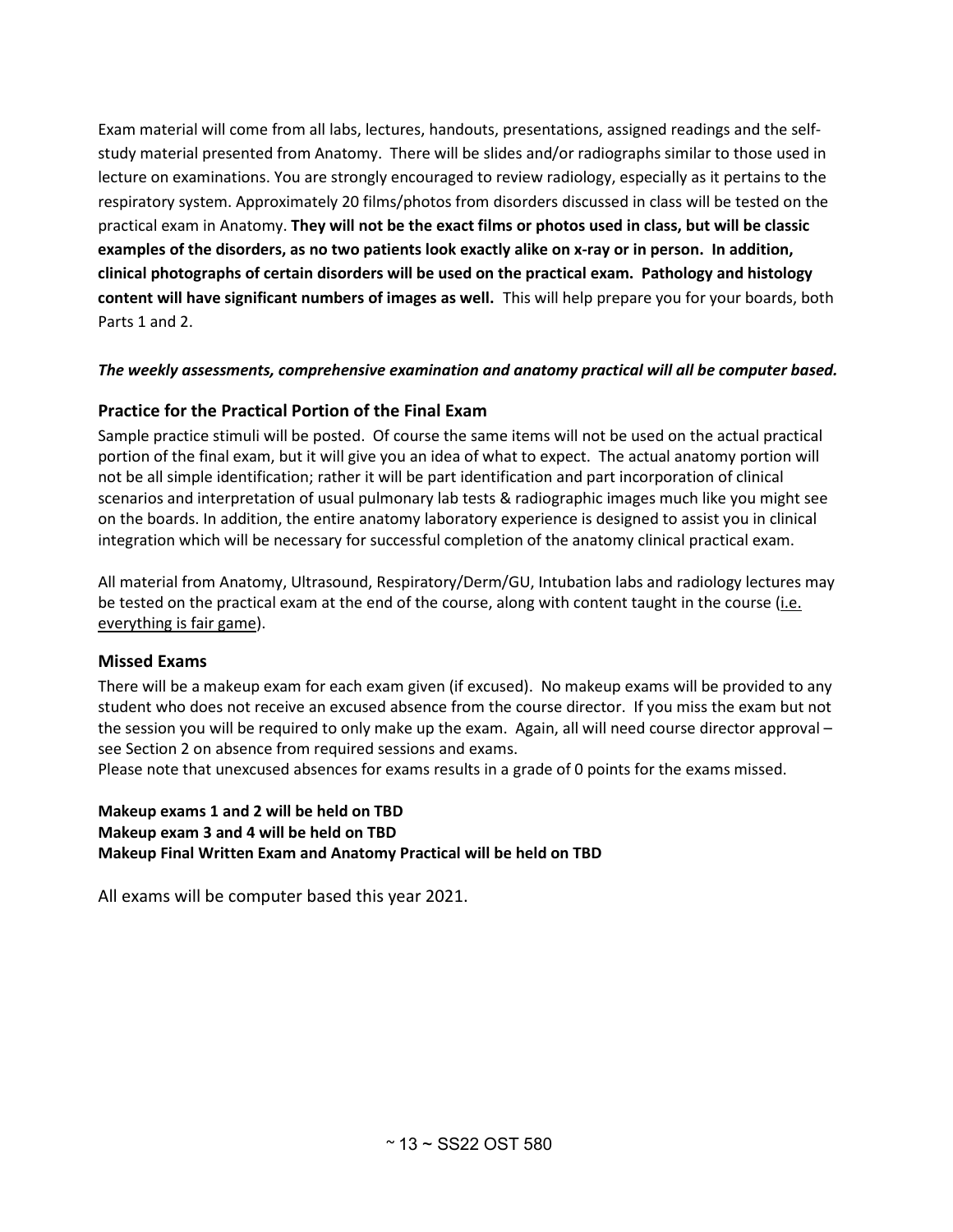## <span id="page-13-0"></span>**Course Grades**

A student's course grade is determined by the following methods:

 **P-Pass**—means that credit is granted and that the student achieved a level of performance judged to be satisfactory by the instructor.

**Option 1: To obtain a "P" grade for this course, a student must obtain 73% or greater of total points offered which includes all written exams; comprehensive written final; comprehensive anatomy clinical practical final; plus any supplemental points if given during the course\*\*, and attended all mandatory sessions when initially offered or completed makeup if had an excused absence.**

**OR**

**Option 2: 73% of the total points available on a combination of the Comprehensive Written Final, Comprehensive Anatomy Clinical Practical, and attended all mandatory sessions when initially offered or completed makeup if had an excused absence. \*\*If bonus questions or other quizzes are available for points they will ONLY apply to the first option for passing. There is no guarantee that there will be bonus questions or other quizzes available during the course.**

 **N-No Grade**—means that no credit is granted and that the student did not achieve a level of performance judged to be satisfactory by the instructor. A student who accumulates less than 73% by either means will receive an "N" grade. A student who does not attend all required sessions when initially scheduled and does not have an excused absence will receive an N grade.

All remediation exams for semester 6 are scheduled Tuesday, March 29 or Wednesday, March 30, 2022.

- You must have a minimum overall average (option 1) of 65% to be eligible to sit for the remediation exam.
- Remediation Since all of the courses in the MSUCOM curriculum are required, any student receiving an "N" grade must remediate the course. Remediation is at the discretion of the course director and also requires meeting college eligibility requirements, and enrolling in the remediation class. It will be a computer based examination, will require the student to take both the written and clinical anatomy portions of the exam if the student did not pass the clinical anatomy portion in addition to failing the course by both options for completion. If the student scored above a 73% on the original anatomy clinical practical exam they completed, but did not pass the class, they will only be required to take the computer based written examination. The two examinations will be administered on the same day, in consecutive fashion if needed. To pass the remediation the student taking both exams will achieve 73% of the total points they sat

for. The number of points in total remains to be determined but will be > 100-150 for the written portion and 40-50 for the anatomic portion. If the student is only taking the written exam, then only the written exam points from this administration will determine their grade. If the student failed due to failing to complete mandatory sessions these will be remediated by faculty as available before TBD if eligible, and if this is the only reason for the N grade a student will not be required to participate in written exams given for remediation. Please refer to the remediation policy information provided in Section 2 of this syllabus for information on College requirements and eligibility determination.

 $~^{\circ}$  14  $\sim$  SS22 OST 580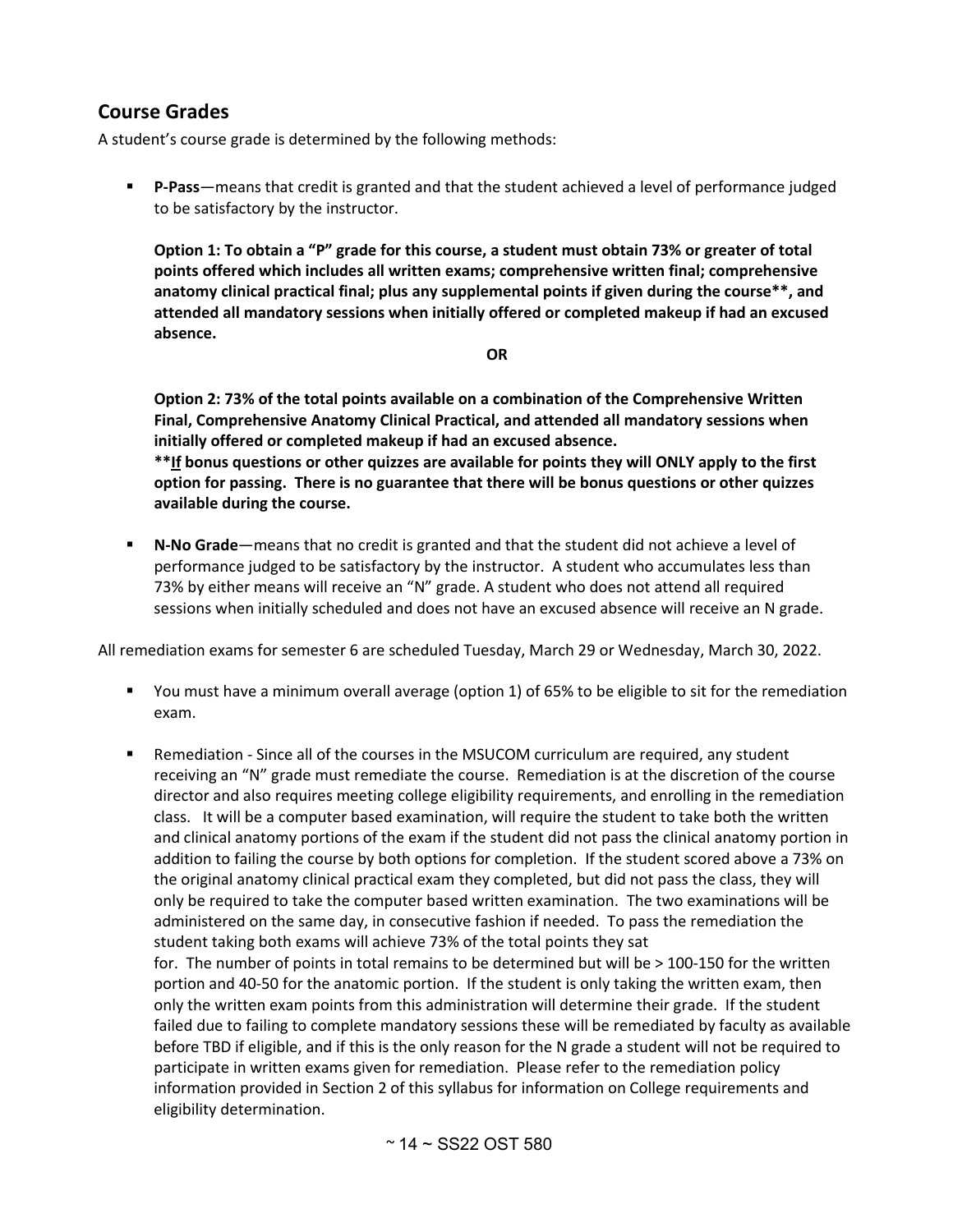# **Philosophy of Instruction**

In this course, the successful achievement of learning objectives will require knowledge and skills acquired in other portions of the overall MSUCOM educational program. Students will be expected to apply concepts and vocabulary learned in other courses to problem-solving for exams/assessments in this course.

# <span id="page-14-0"></span>**Student Evaluation of the Course**

We want your feedback on how to improve this course.

- Informal Feedback: Feel free to approach the Course Coordinator, Mary Hughes, DO, or any of the other course faculty with your reactions and suggestions.
- Formal Evaluation: In addition to the above, we ask every student in the class to complete formal on-line course evaluation upon conclusion of the course. Student feedback provides Course Coordinators with valuable information regarding their performance, the performance of their colleagues, and the quality of the course. The information gained from these evaluations is used to continuously improve future offerings of this course. Students can access the evaluation system at: [MSUCOM Pre-clerkship Evaluation System.](https://hit-filemakerwb.hc.msu.edu/MED12_Eval/Index.html)

## **Letters of Commendation**

Those in the  $85 - 99$ <sup>th</sup> percentile will automatically receive performance letters to their student file, provided by the course coordinator. Other students may receive letters of commendation if requested within 2 weeks of course completion.

# <span id="page-14-1"></span>**Class Ranking**

For purposes of class ranking only, the Grader System (student portal) will add the points earned for all point experiences. If a student passes via the Comprehensive total option know that the percent total of all possible points will be used for class rank purposes, not the comprehensive totals percent of points.

# **Section 2 – Policies**

Please refer to the Student Handbook at [https://com.msu.edu/current-students/student-handbook](https://com.msu.edu/current-students/student-handbook-course-catalog)[course-catalog](https://com.msu.edu/current-students/student-handbook-course-catalog) for these and other policies.

# <span id="page-14-2"></span>**Academic Honesty and Professionalism**

Every student is responsible for their behavior and is expected to adhere to all MSU and MSUCOM policies of academic honesty and professionalism, as outlined in the MSUCOM Student Handbook and the MSU Medical Student Rights and Responsibilities. These documents may be found on the MSUCOM website. Additional guidance on academic integrity may be found on the MSU Ombudsperson's website at <https://ombud.msu.edu/sites/default/files/content/Academic-Integrity-at-MSU-updated-August-2017.pdf>

Incidents of academic dishonesty or professional misconduct will be addressed by the faculty, administration, or staff; such action may include, but is not limited to: giving a failing grade, referring a student for judicial review, directing the student to the Associate Dean of Medical Education, evaluation

 $~^{\circ}$  15  $\sim$  SS22 OST 580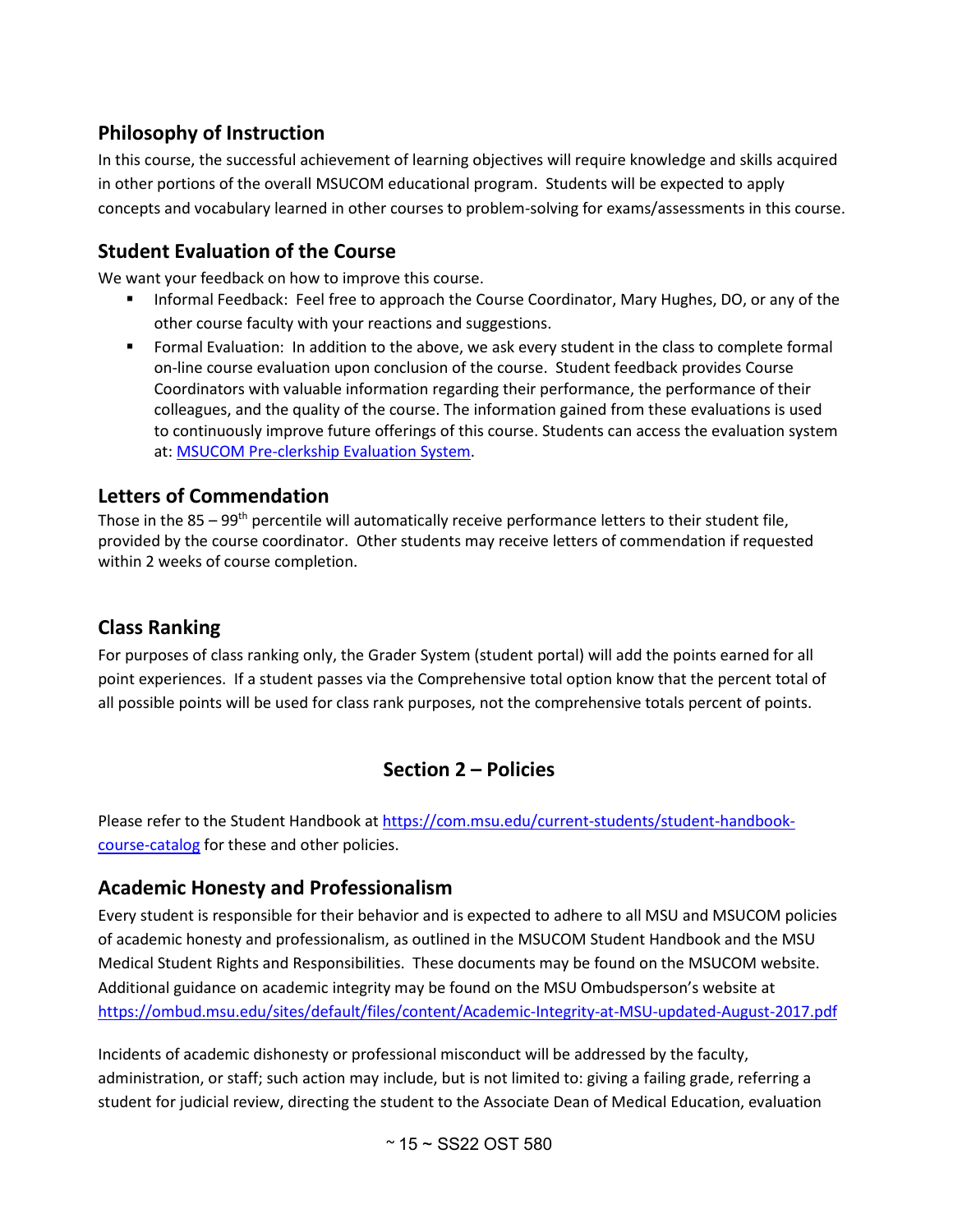by the Committee on Student Evaluation, and other actions outlined in the Medical Student Rights and Responsibilities document.

## <span id="page-15-0"></span>**Types of Class Sessions**

MSUCOM designates lectures and other class sessions by their delivery method. While additional terms may be used in a specific course, the following will provide general guidance to the type of session:

- Live or livestream lecture: broadcast at a designated time; intended to be viewed synchronously
- Online Lecture: recorded content, may be viewed asynchronously
- Webinar: more interactive session where student participation is expected
- Lab: may refer to on-site clinical skills training or online lab session; see details

# **Changes to Course Schedule or Requirements**

Due to external circumstances, the course requirements published in the course syllabus and/or course schedule may be subject to change. Timely notification Communication regarding changes will be provided to enrolled students via the course D2L site and/or email. Any changes made will consider the MSU Code of Teaching Responsibility and the MSU Medical Students Rights and Responsibilities.

# <span id="page-15-1"></span>**Mandatory and Optional Class Sessions**

All lectures and other class sessions are considered to be integral to the course, and students are expected to attend, view, or participate in each session. Some sessions are designated as "mandatory" in that attendance at the session on the scheduled date and time is required. Depending on the course, a student may earn points for attending or participating in a mandatory session or may lose points for failing to attend or participate. Availability of make-up points for missed sessions is at the discretion of the course coordinator. Optional class sessions are offered by faculty to assist students in learning or reviewing course content.

# <span id="page-15-2"></span>**Absences from Mandatory Class Sessions and Examinations/Assessments**

It is the responsibility of the student to know which class sessions are deemed as mandatory and comply with the MSUCOM policy regarding absences from mandatory sessions and examinations. This policy may be found in the MSUCOM Student Handbook on the MSUCOM website. Requests for an excused absence must be submitted via th[e student portal.](https://studentportal.com.msu.edu/)

## <span id="page-15-3"></span>**Computer-Based Testing**

It is the responsibility of each student to know and comply with the MSUCOM policy on computer-based testing. This policy may be found in the MSUCOM Student Handbook on the MSUCOM website.

Administration of quizzes, examinations, and other assessments may be self-proctored, virtual proctored, or classroom proctored. Regardless of the proctoring method, you are expected to take the exam in a quiet, private setting. Just like in a proctored exam, you are not to access notes, textbooks, references, your phone, or other materials, and you are not to interact with fellow students or others. Remember that integrity is defined as what you do when no one is looking.

 $~^{\circ}$  16  $\sim$  SS22 OST 580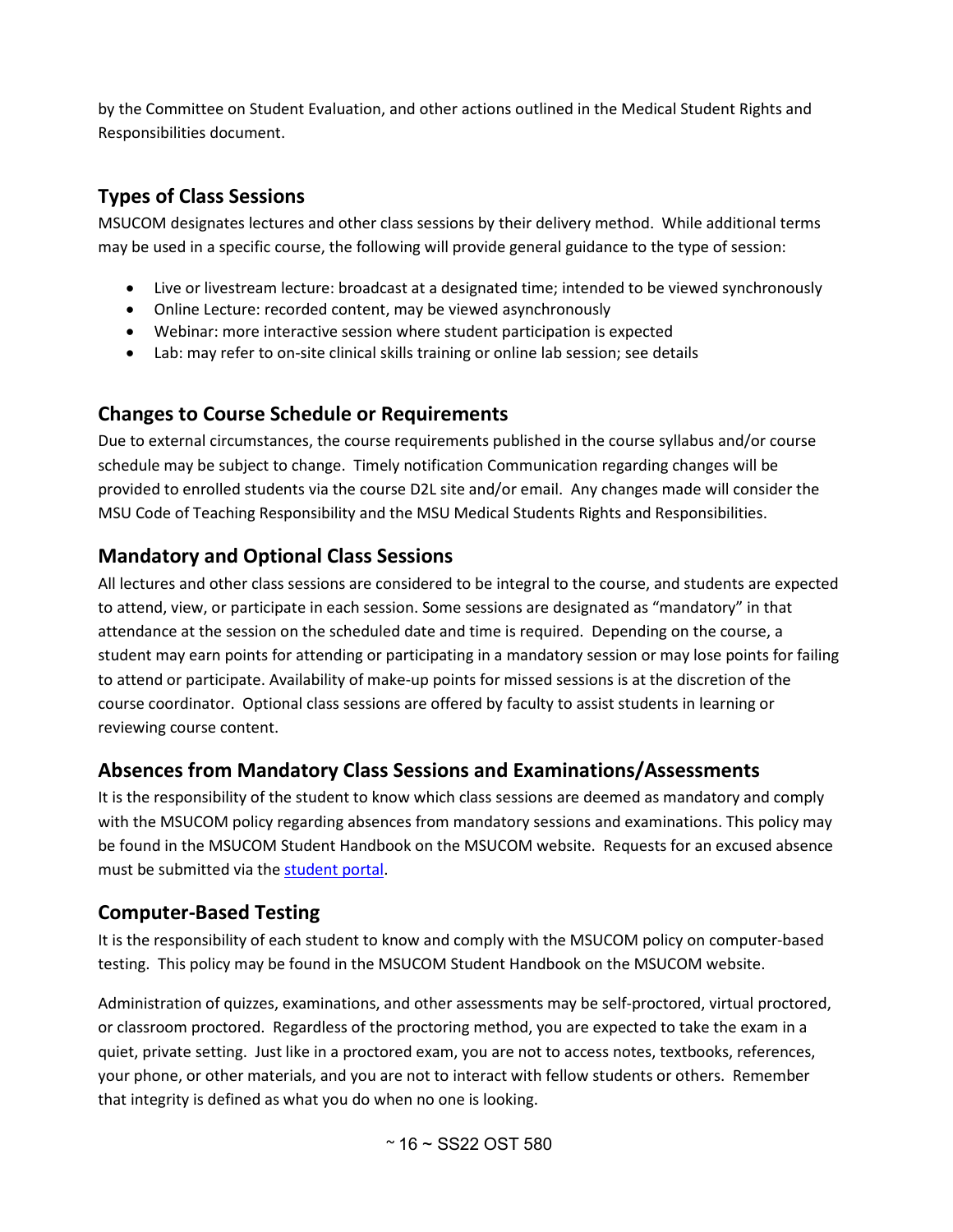You are also expected to not record, photograph, take screen shots, make notes of, or otherwise attempt to make a copy of any exam item for any purpose, including your personal use. A student who is discovered to have cheated or breached exam security will be subject to formal disciplinary action, up to and including dismissal from MSUCOM.

If you have concerns or evidence of an exam security breach on this or any exam, you may report that to an MSUCOM administrator or through the online concern form.

# <span id="page-16-0"></span>**Medical Student Rights and Responsibilities**

If problems arise between instructor and student, both should attempt to resolve them by informal, direct discussions. If the problems remain unsolved, the Associate Dean for Medical Education and/or the MSU Ombudsperson may be consulted. The MSU Medical Student Rights and Responsibilities (MSRR) document defines processes for additional steps, including submission of a formal grievance. The MSSR may be found in the MSUCOM Student Handbook and online at splife.studentlife.msu.edu.

# **iClicker Student Policy**

It is your responsibility to know and comply with the iClicker Student Policy. This policy may be found in the MSUCOM Student Handbook. If you forget your device or if it does not work, for whatever reason, no make-up experiences will be provided, and no points will be given.

If iClicker Student is used to take attendance for an on-campus event, you will be expected to arrive to the physical location on time and to stay for the duration of the assigned activity. If iClicker Student is used to take attendance for an online event, you will be expected to start the session at the scheduled time and participate for the duration of the assigned activity.

As a matter of professionalism, please note that under no circumstances should you provide access to your iClicker Student account to another student by sharing your device and/or account login, nor should you accept another student's device or login credentials to access iClicker Student on their behalf. Answering questions or checking in for attendance on behalf of another student by using their device or account is considered to be academic dishonesty and may result in disciplinary action up to and including dismissal from the college.

# <span id="page-16-1"></span>**Remediation**

The MSUCOM Policy for Retention, Promotion and Graduation requires successful completion of each required course to progress in the curriculum. If you receive an "N" grade in a course, that grade will be recorded on your official transcript; you must meet the course requirement by successfully remediating or repeating the course.

Eligibility to attempt remediation of the course is determined by criteria described in the "Course Grades" section of the syllabus. If you are not eligible to attempt remediation, or if you fail the remediation, you must retake the course, provided you are eligible to continue in the program as determined by the Committee on Student Evaluation.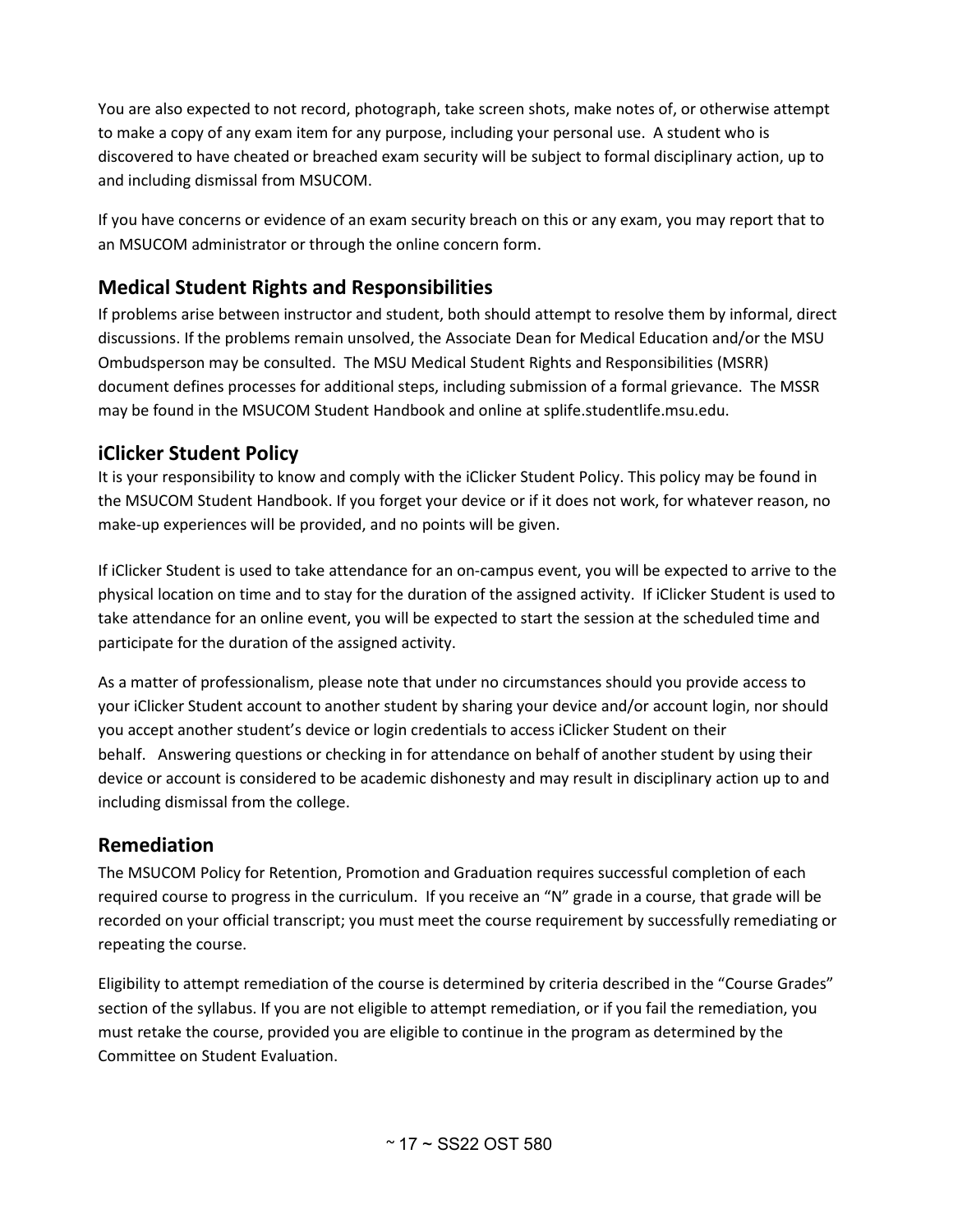# <span id="page-17-0"></span>**Student Safety and Well-being**

The MSUCOM website and Student Handbook provide information on student safety, campus security, access to medical care and counseling services, and to policies on injuries and exposures. If you have an injury or acute illness on campus, an incident report should be completed. The form is available on the MSUCOM intranet or from Academic Programs.

## <span id="page-17-1"></span>**Academic Support Resources at MSUCOM**

As a way to acclimate you to the curriculum at MSUCOM, we have created a program called On Target: <https://michiganstate.sharepoint.com/sites/OnTargetforAcademicSuccess>

On this site you will find semester roadmaps which gives a general overview of each semester, tools needed to be successful in the curriculum and targeted resources for your unique learning situation. In each semester's road map, you will also find course expectations, tips for success, potential trouble spots, longitudinal course integration, and specific course study guides.

## <span id="page-17-2"></span>**Requests for Special Accommodations**

Michigan State University is committed to providing equal opportunity for participation in all programs, services and activities. Requests for accommodations by persons with disabilities may be made by contacting the Resource Center for Persons with Disabilities (RCPD) at 517-884-7273 or online at rcpd.msu.edu</u>. Once eligibility for an accommodation has been determined, you may be issued a Verified Individualized Services and Accommodation (VISA) form. Each VISA includes an expiration date; to request an accommodation, you must have an active VISA. You may work with RCPD to renew a VISA.

During the preclerkship curriculum, the college will help to coordinate accommodations for additional testing time. Provide your VISA to Nancy Thoma, [thoman@msu.edu,](mailto:thoman@msu.edu) A333 East Fee Hall at the start of the term and/or at least two weeks prior to the assessment event (test, project, labs, etc.). Requests for accommodations received with less notice will be honored whenever possible. You may choose whether or not you wish to use accommodations for a particular event. For other accommodations, you may also review your VISA with the course coordinator and curriculum assistant assigned to that course.

# <span id="page-17-3"></span>**Title IX Notifications**

Michigan State University is committed to fostering a culture of caring and respect that is free of relationship violence and sexual misconduct, and to ensuring that all affected individuals have access to services. For information on reporting options, confidential advocacy and support resources, university policies and procedures, or how to make a difference on campus, visit the Title IX website at titleix.msu.edu.

Limits to confidentiality. Essays, journals, and other materials submitted for this class are generally considered confidential pursuant to the University's student record policies. However, you should be aware that University employees, including instructors, may not be able to maintain confidentiality when it conflicts with their responsibility to report certain issues to protect the health and safety of MSU community members and others. Instructors must report the following information to other University offices (including the Department of Police and Public Safety):